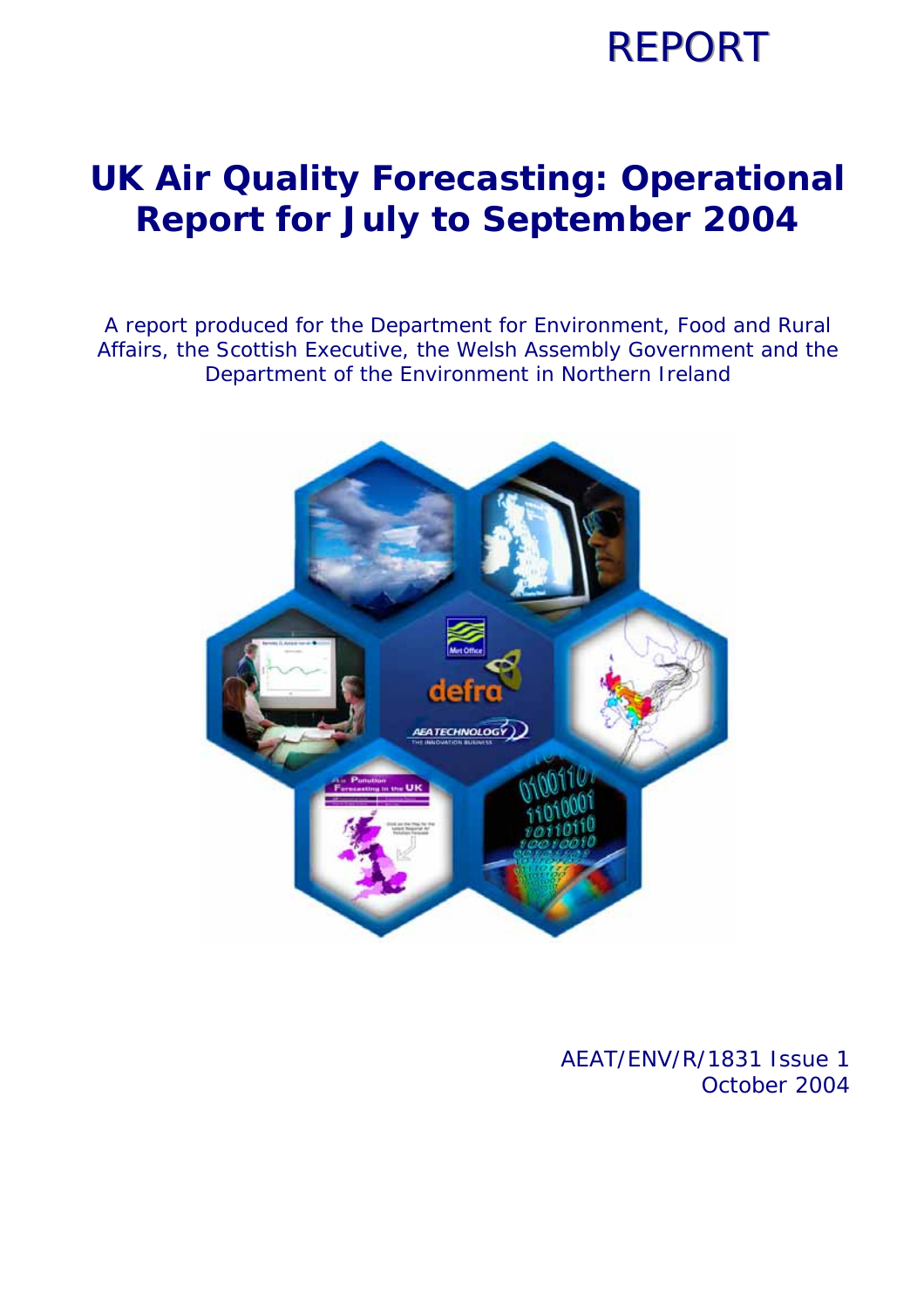### **UK Air Quality Forecasting: Operational Report for July to September 2004**

A report produced for the Department for Environment, Food and Rural Affairs, the Scottish Executive, the Welsh Assembly Government and the Department of the Environment in Northern Ireland

> AEAT/ENV/R/1831 Issue 1 October 2004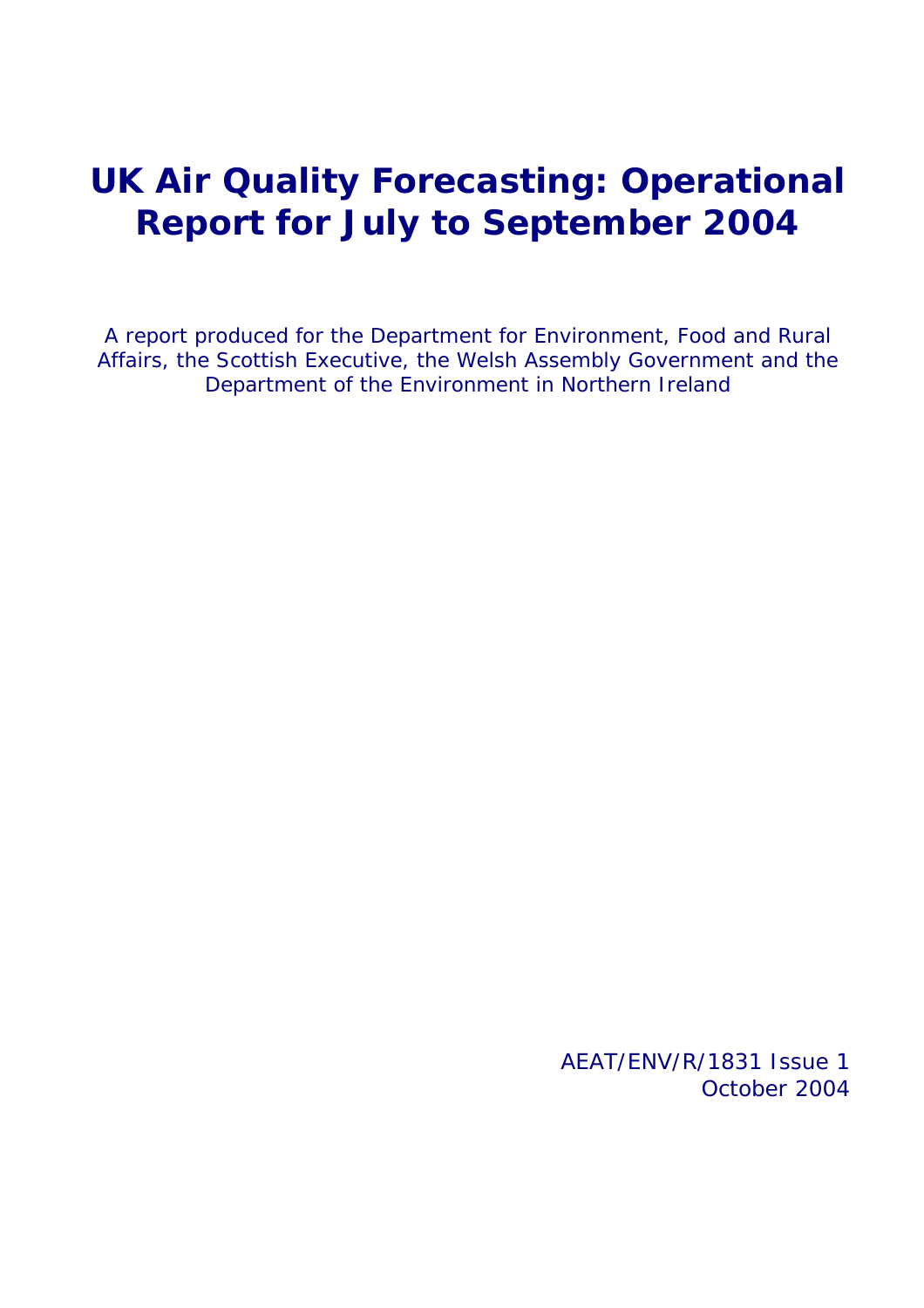| Title                     | UK Air Quality Forecasting: Operational Report for July to September<br>2004 |
|---------------------------|------------------------------------------------------------------------------|
|                           |                                                                              |
| Customer                  | Department for Environment Food and Rural Affairs, the Scottish              |
|                           | Executive, the Welsh Assembly Government and the Department of the           |
|                           | Environment in Northern Ireland                                              |
|                           |                                                                              |
| <b>Customer reference</b> | EPG 1/3/179                                                                  |
|                           |                                                                              |
| Confidentiality,          | Copyright AEA Technology plc.                                                |
| copyright and             | All rights reserved.                                                         |
| reproduction              | Enquiries about copyright and reproduction should be addressed to the        |
|                           | Commercial Manager, AEA Technology plc.                                      |
|                           |                                                                              |
| File reference            | ED45099                                                                      |
|                           |                                                                              |
| <b>Report number</b>      | AEAT/ENV/R/1831 Issue 1                                                      |
|                           |                                                                              |
| <b>Report status</b>      | <b>Issue 1</b>                                                               |
|                           |                                                                              |

AEA Technology plc Netcen Building 551 **Harwell** Didcot Oxfordshire OX11 0QJ UK +44 (0) 870 190 6441 tel. +44 (0) 870 190 6608 fax.

Andy.cook@aeat.co.uk

 Netcen is an operating division of AEA Technology plc AEA Technology is certificated to BS EN ISO9001:(1994)

|                    | <b>Name</b> | Signature | Date               |
|--------------------|-------------|-----------|--------------------|
| <b>Author</b>      | Andy Cook   |           | 3 November<br>2004 |
| <b>Reviewed by</b> | Paul Willis |           |                    |
| <b>Approved by</b> | Jon Bower   |           |                    |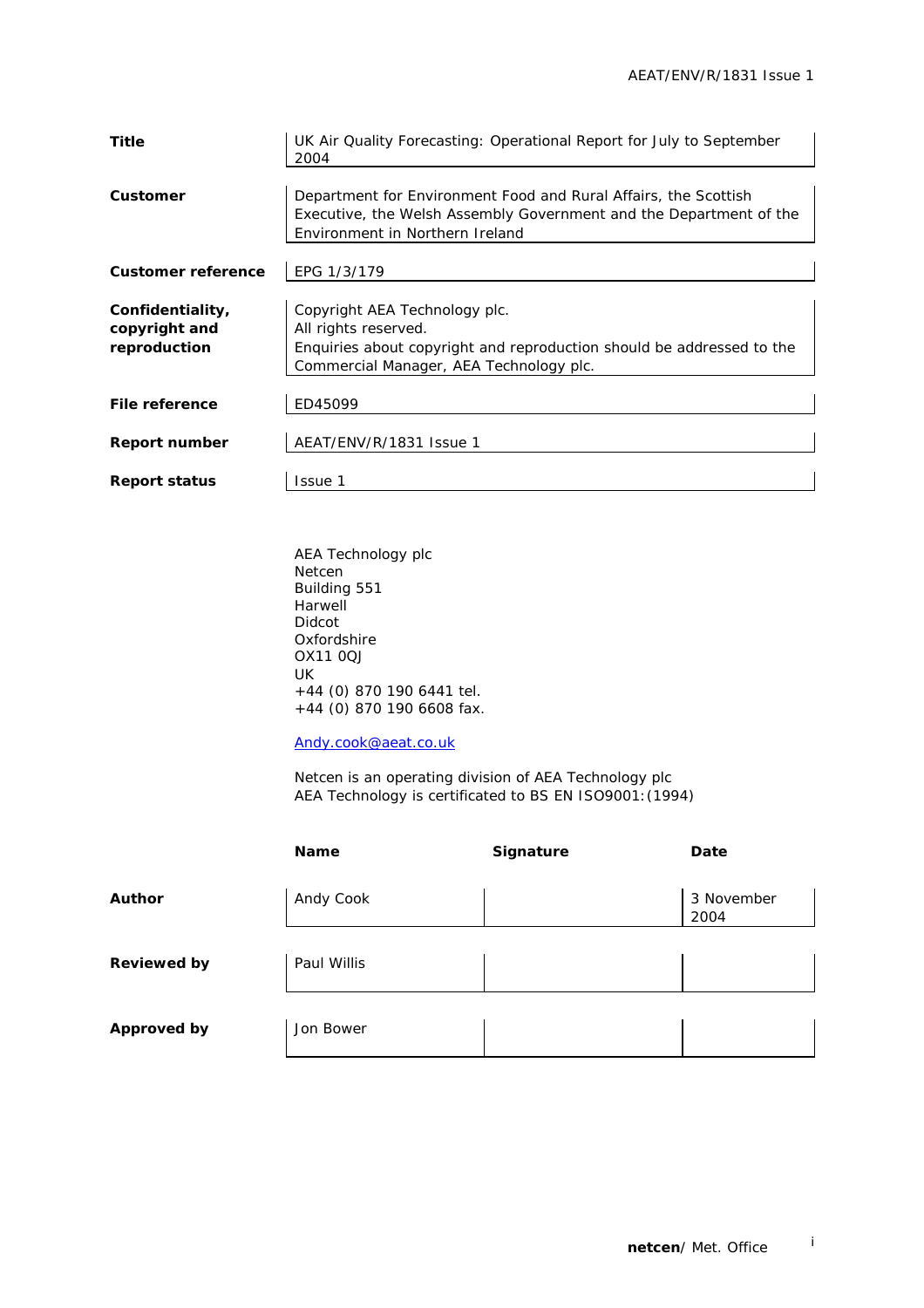### **Executive Summary**

This report covers the operational activities carried out by Netcen and the Met Office on the UK Air Quality Forecasting Contract from July to September 2004. The work is funded by the Department for Environment Food and Rural Affairs, the Scottish Executive, Welsh Assembly Government and the Department of the Environment in Northern Ireland.

During this third quarter of 2004, there were a total of 7 days on which HIGH air pollution was recorded. These HIGH periods are recorded within the forecasting success calculations. The forecasting success and accuracy for this quarter for HIGH and MODERATE episodes is summarised in Table 1 below.

The success of predicting these HIGH days in zones and agglomerations has improved compared to the second quarter, mainly due to the occurrence of ozone episodes during this period and their greater predictability in comparison to localised events.

Success figures for MODERATE forecasts issued show that a large proportion of measured polluted days were successfully forecast (percentage above 100%)<sup>1</sup>. An average accuracy figure of 65 % indicates that only 35 % of the forecast MODERATE levels were not measured and remained LOW. The accuracy figures tend to be lower due to the precautionary approach that Netcen takes when issuing the daily forecasts ie forecasting "Moderate" pollution when there's only a small chance that it will be recorded.

#### Table 1 – Forecast success/accuracy for incidents<sup>1</sup> above 'HIGH' and **above 'MODERATE',July 1st to September 30th 2004.**

| <b>Region/Area</b> | <b>HIGH</b> |                      | <b>MODERATE</b> |                      |  |  |  |
|--------------------|-------------|----------------------|-----------------|----------------------|--|--|--|
|                    |             | % success % accuracy |                 | % success % accuracy |  |  |  |
| <b>Zones</b>       | 164         | 47                   | 125             |                      |  |  |  |
| Agglomerations     | $\sqrt{33}$ | 33                   | 113             | 58                   |  |  |  |

We continue to research ways of improving the air pollution forecasting system by:

- 1. Investigating ways of using automatic software systems to streamline the activities within the forecasting process, thus allowing forecasters to spend their time more efficiently considering the most accurate forecasts.
- 2. Researching the chemistry used in our models, in particular the  $NO<sub>x</sub>$  >NO<sub>2</sub> conversion used in NAME, and the chemical schemes for secondary  $PM_{10}$  and ozone.
- 3. Improving the NAME model used for ad-hoc analyses. In particular, recent improvements have assisted with investigations of the possible long-range transport of  $PM_{10}$  pollution from forest fires in Russia and the long-range transport of particles from Saharan Dust Storms.
- 4. Improving and updating the emissions inventories used in our models.

ł

There were no reported breakdowns in the forecasting service between July and September and all bulletins were delivered to the Air Quality Communications contractor on time.

During this period, an ad-hoc report was presented to Defra and the Devolved Administrations: Air Pollution Forecasting: Ozone Pollution Episode Report (July- August 2004).

<sup>&</sup>lt;sup>1</sup> Note that the calculations of accuracy and success rates are based on a successful prediction being  $\pm$ 1 of the measured index; it is therefore possible to record rates in excess of 100% rather than 'true' percentages.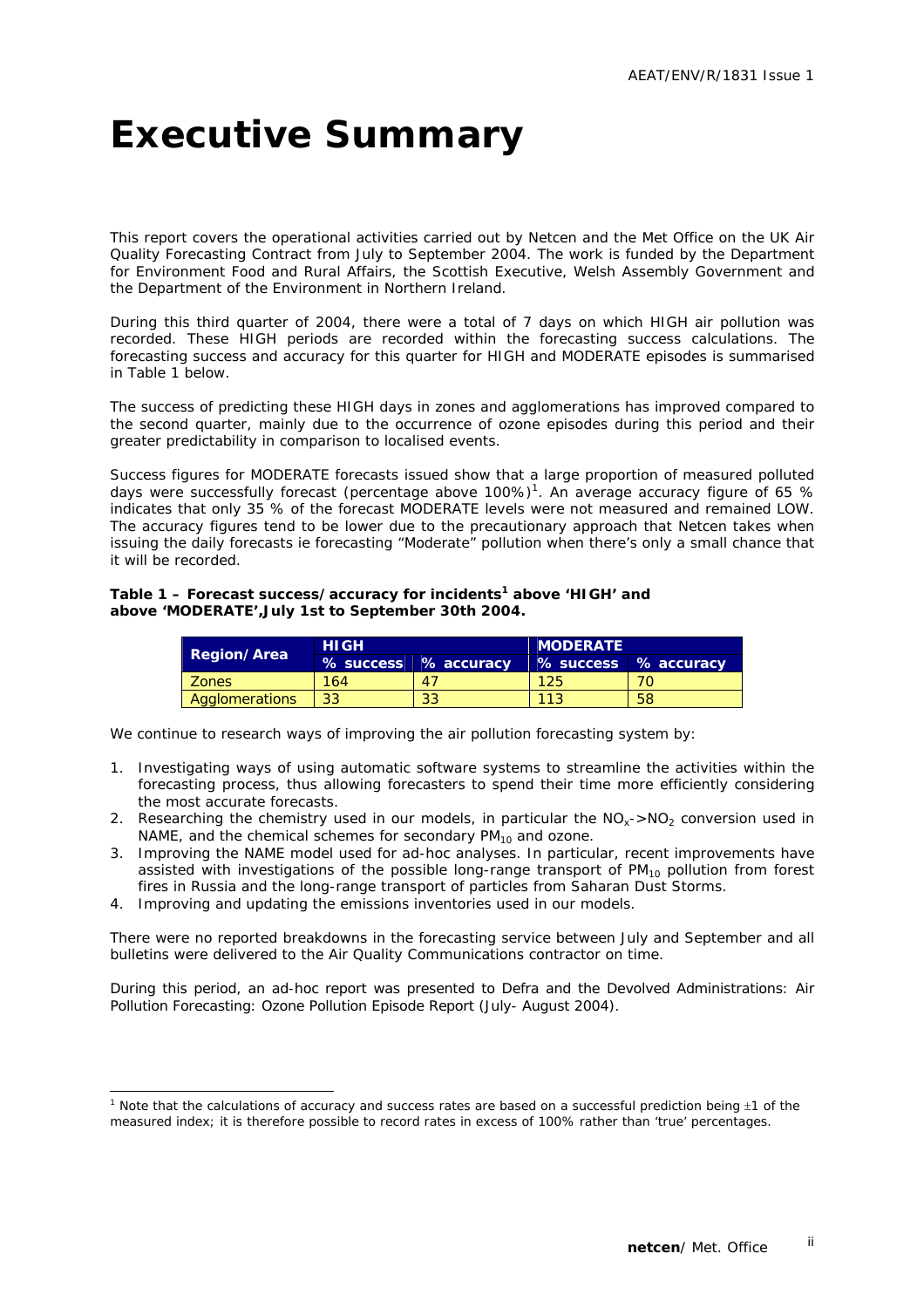### **Contents**

|                | <b>Executive Summary</b>                                                                  | iί             |
|----------------|-------------------------------------------------------------------------------------------|----------------|
| 1              | <b>Introduction</b>                                                                       | $\overline{2}$ |
| $\overline{2}$ | New developments during this period                                                       | 3              |
|                | 2.1<br>AIR QUALITY FORECASTING TOOLKIT<br><b>E-MAIL CIRCULATION LIST</b><br>$2.2^{\circ}$ | 3<br>4         |
| 3 <sup>1</sup> | <b>Analysis of Forecasting Success Rate</b>                                               | 5              |
|                | FORECAST ANALYSIS FOR JULY 1ST TO SEPTEMBER 30TH 2004<br>3.1                              | 6              |
| 4              | <b>Breakdowns in the service</b>                                                          | 15             |
| 5              | <b>Additional or enhanced forecasts</b>                                                   | 15             |
| 6              | <b>Ad-hoc services</b>                                                                    | 15             |
| 7              | <b>Ongoing research</b>                                                                   | 15             |
| 8              | Forward work plan for October to December 2004                                            | 17             |
| 9              | Hardware and software inventory                                                           | 17             |
|                | <b>Appendix 1 - Air Pollution Index</b>                                                   | 18             |
|                | <b>Appendix 2 - Forecasting Zones and Agglomerations</b>                                  | 20             |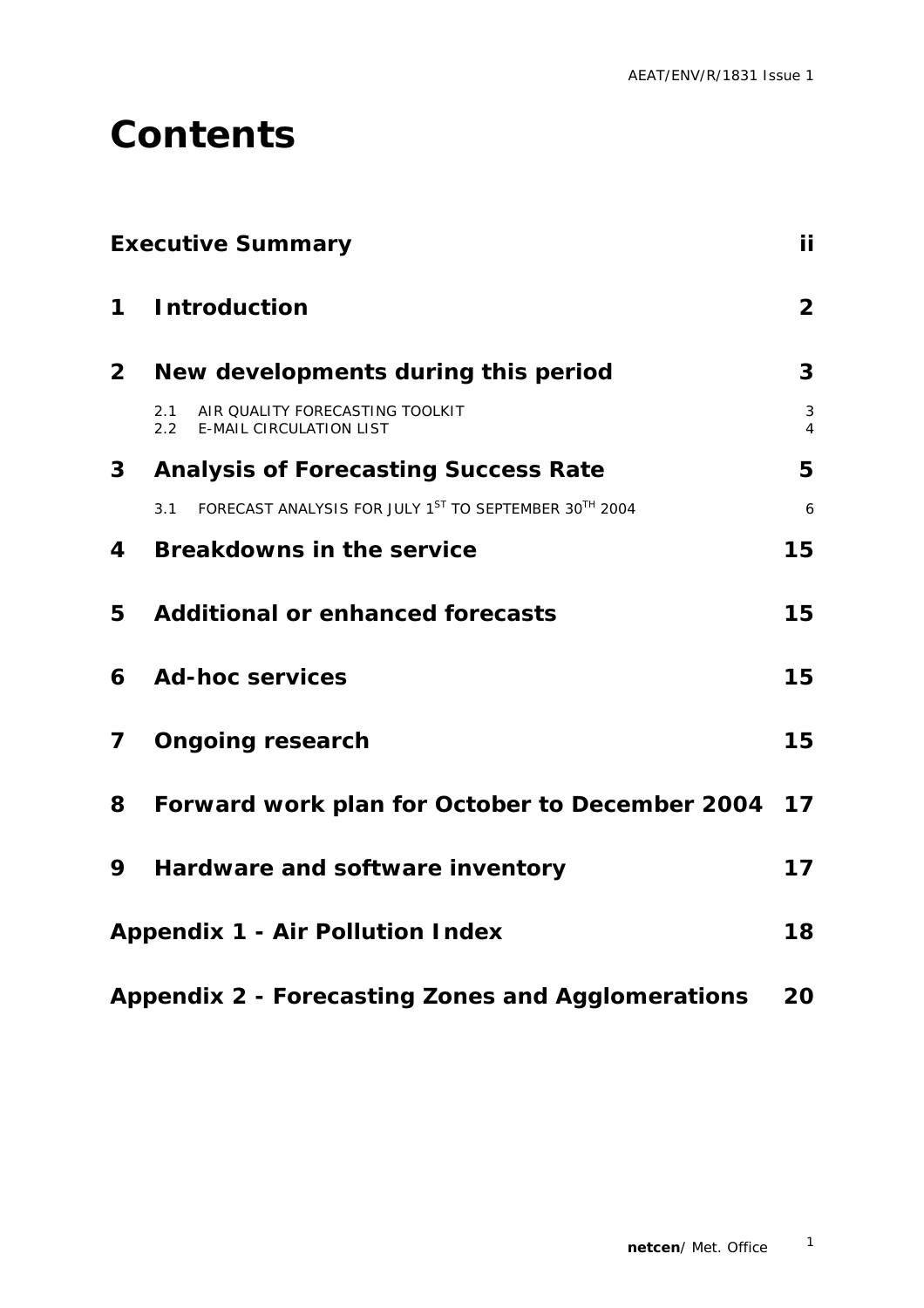# **1 Introduction**

A forecast of the following day's air pollution is prepared every day by Netcen in collaboration with the Met Office. The forecast consists of a prediction of the air pollution descriptor for the worst-case situation in 16 zones and 16 agglomerations over the following 24-hours. Forecasts can be updated and disseminated through Teletext, the World Wide Web and a Freephone telephone number at any time of day, but the most important forecast of the day is the "daily media forecast". This is prepared at 3.00 p.m. for uploading to the internet and Air Quality Communications contractor before 4.00 p.m. each day, and is then included in subsequent air quality bulletins for the BBC, newspapers and many other interested organisations.

This report covers the media forecasts issued between 1<sup>st</sup> July and 30<sup>th</sup> September 2004. Results from forecasting models are available each day and are used in constructing the forecast. The forecasters issue predictions for rural, urban background and roadside environments but, for the purposes of this report, these have been combined into a single "worst-case" category.

Twice every week, on Tuesdays and Fridays, we also provide a long-range pollution outlook. This takes the form of a short text message which is emailed to approximately sixty recipients in Defra and other Government Departments, together with the BBC weather forecasters. The outlook is compiled by careful assessment and review of the outputs from our pollution models, which currently run out to 3 days ahead, and by also considering the long-term weather situation.

We continue to provide a quality control system to ensure that the 5-day forecasts provided by the Met. Office to the BBC are consistent with the "daily media forecasts" and long-range pollution outlook provided by Netcen for Defra and the DAs. The BBC requires 5-day air pollution index forecasts for 230 UK towns and cities on their BBC Online service. The quality control work is carried out at around 3.00 p.m. daily, with the forecast updating onto the BBC Online Web site at 4.00 a.m. the following morning.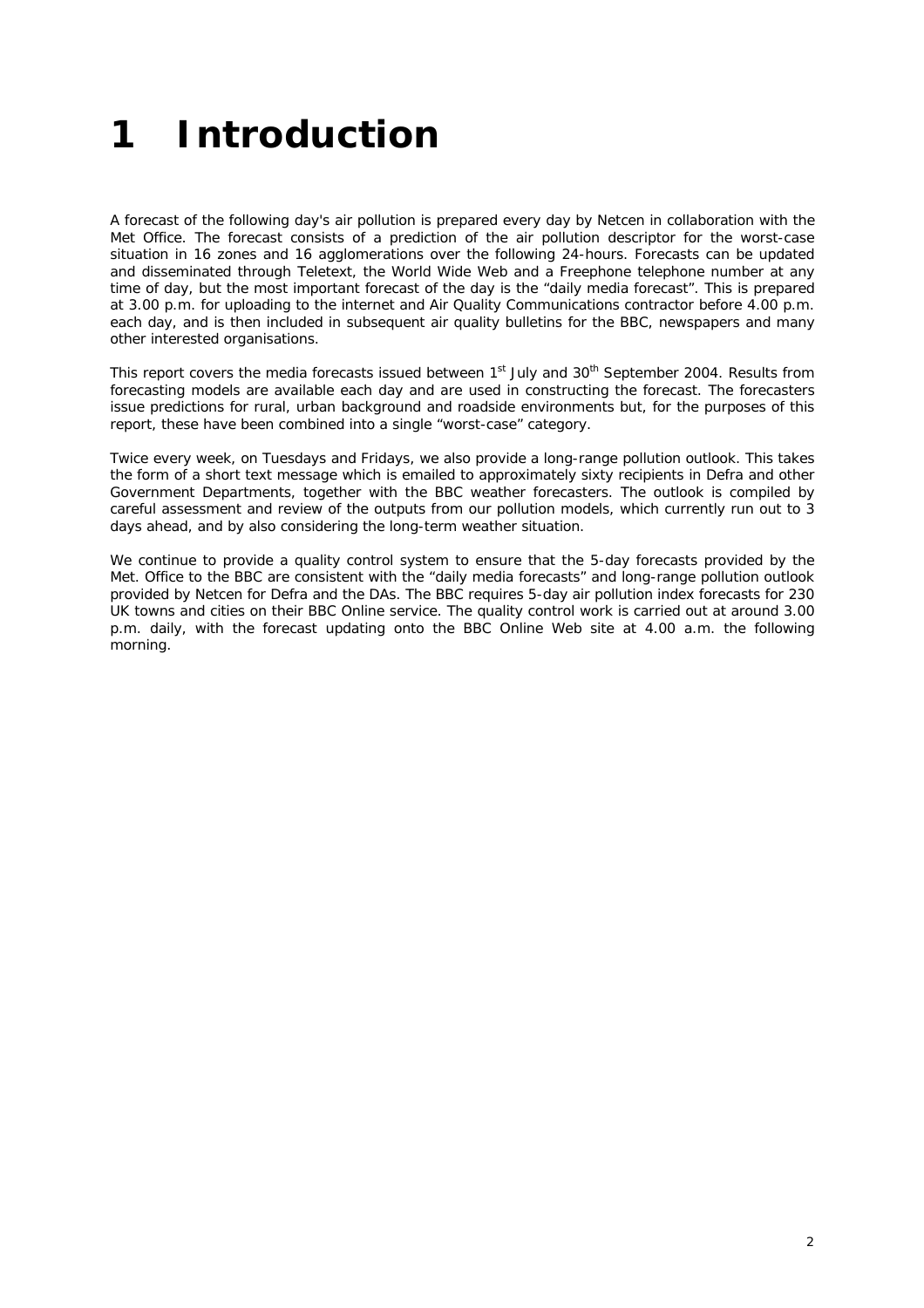# **2 New developments during this period**

### **2.1 AIR QUALITY FORECASTING TOOLKIT**

During the third quarter of 2004, an MS Excel spreadsheet has been developed (named the "AQ Forecasting Toolkit") which allows faster access to relevant web images and current information used during the process of daily forecasting. All relevant links to information and run models have therefore been centralised.

Below is an illustration of 3-day wind diagrams, now viewed with two key presses:

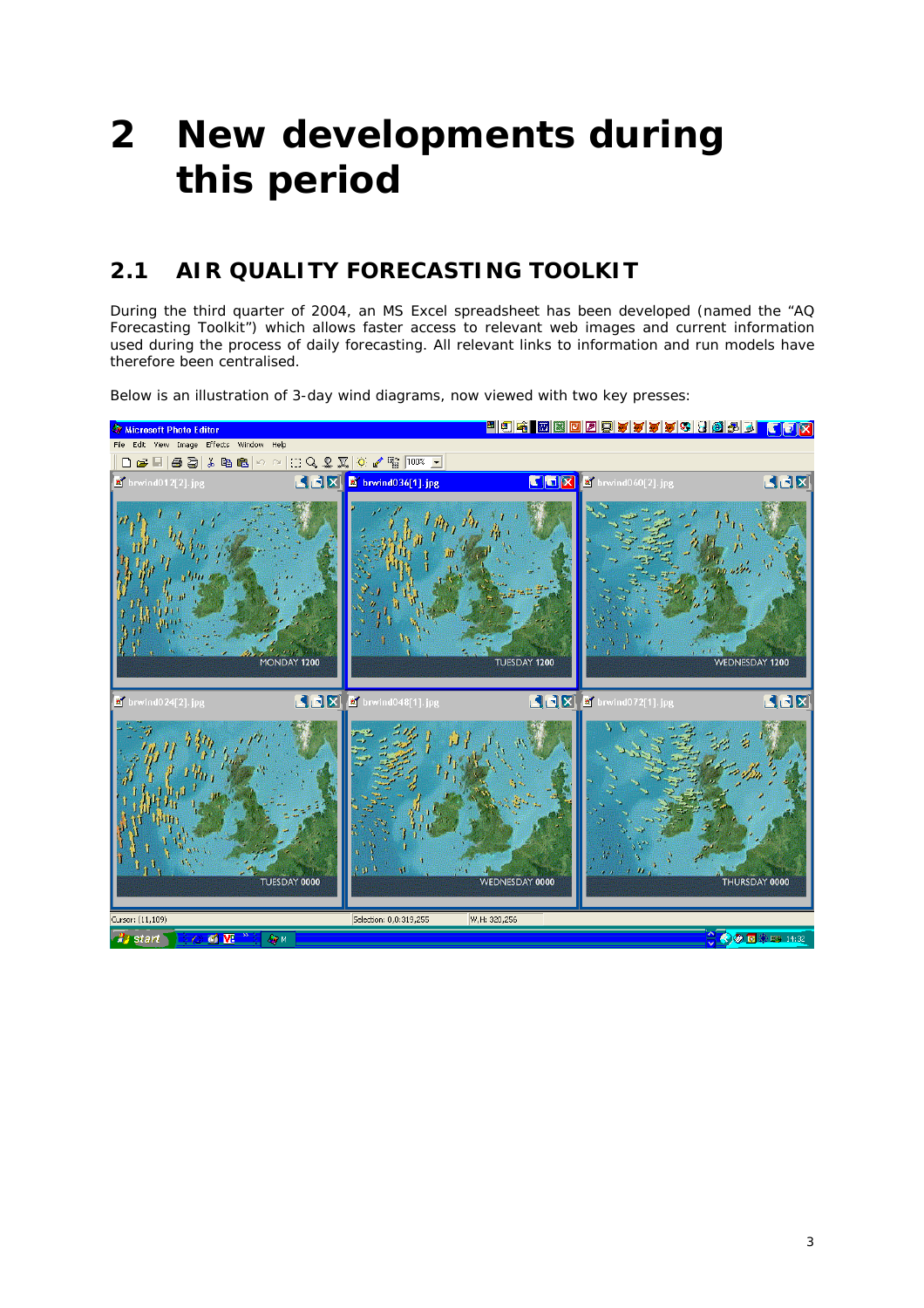Below is an illustration of the top third of the worksheet used during daily forecasting:



### **2.2 E-MAIL CIRCULATION LIST**

The email circulation list for bi-weekly forecasts has been extended to over sixty recipients, including AURN network managers and equipment service units who expressed an interest. It is hoped that this will provide network end-users of the service with greater warning of air pollution episodes, so that calibrations and servicing can be rescheduled where necessary. This will hopefully minimize the loss of air pollution episode data.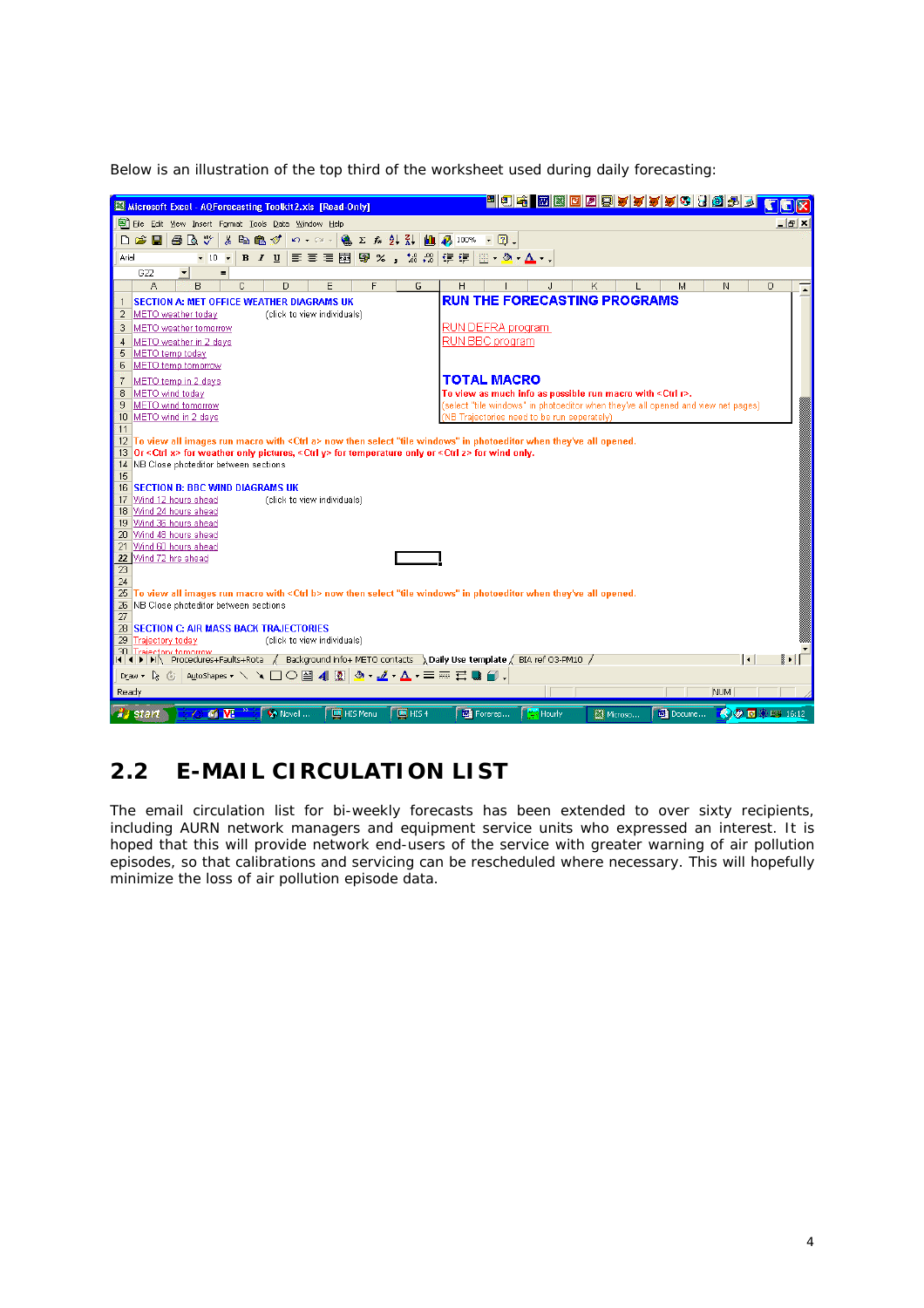# **3 Analysis of Forecasting Success Rate**

Analysis of the forecasting performance is carried out for each of the 16 zones and 16 agglomerations used in the daily forecasting service. Further details of these zones and agglomerations are presented in Appendix 2. Forecasting performance is analysed for a single, general pollutant category rather than for each individual pollutant and has been aligned to the forecasting day (a forecasting day runs from the issue time, generally 3 pm). This analysis of forecasting performance is based on provisional data, as used in the daily forecasting process. Any obviously faulty data have been removed.

The analysis treats situations where the forecast index was within  $\pm 1$  of the measured index as a successful prediction, as this is the target accuracy we aim to obtain in the forecast. Because the calculations of accuracy and success rates are based on a success being ±1 of the measured index, it is possible to record rates in excess of 100% rather than 'true' percentages. Further details of the text descriptions and index code used for the forecasting are given in Appendix 1.

The forecasting success rates for each zone and agglomeration for July - September 2004 are presented in Tables 3.1 (forecasting performance in zones) and 3.2 (forecasting performance in agglomerations) for 'HIGH' days. Table 3.5 provides a summary for each pollutant of the number of days on which HIGH and above pollution was measured, the maximum exceedence concentration and the day and site at which it was recorded. The forecasting performance Tables 3.1 and 3.2 give:

- The number of 'HIGH' days measured in the PROVISIONAL data
- The number of 'HIGH' days forecast
- The number of days with a correct forecast of 'HIGH' air pollution, within an agreement of  $\pm 1$ index value. A HIGH forecast is recorded as correct if air pollution is measured HIGH and the forecast is within ±1 index value, or it is forecast HIGH and the measurement is within ±1 index value. For example measured index 7 with forecast index 6 counts as correct, as does measured index 6 with forecast index 7.
- The number of days when 'HIGH' air pollution was forecast ('f' in the tables) but not measured ('m') on the following day to within an agreement of 1 index value.
- The number of days when 'HIGH' air pollution was measured ('m') but had not been forecast ('f') to within an agreement of 1 index value.

The two measures of forecasting performance used in this report are the 'success rate' and the 'forecasting accuracy'.

The forecast success rate (%) is calculated as:

• (Number of episodes successfully forecast/total number of episodes measured) x 100

The forecast accuracy (%) is calculated as:

• (Number of episodes successfully forecast/[Number of successful forecasts + number of wrong forecasts]) x 100

The forecasting success rates for 'MODERATE' days or above for each zone and agglomeration are presented in Tables 3.3 (zones) and 3.4 (agglomerations). Table 3.3 and 3.4 give the same information as in Tables 3.1 and 3.2, but summarised for 'MODERATE' days and above.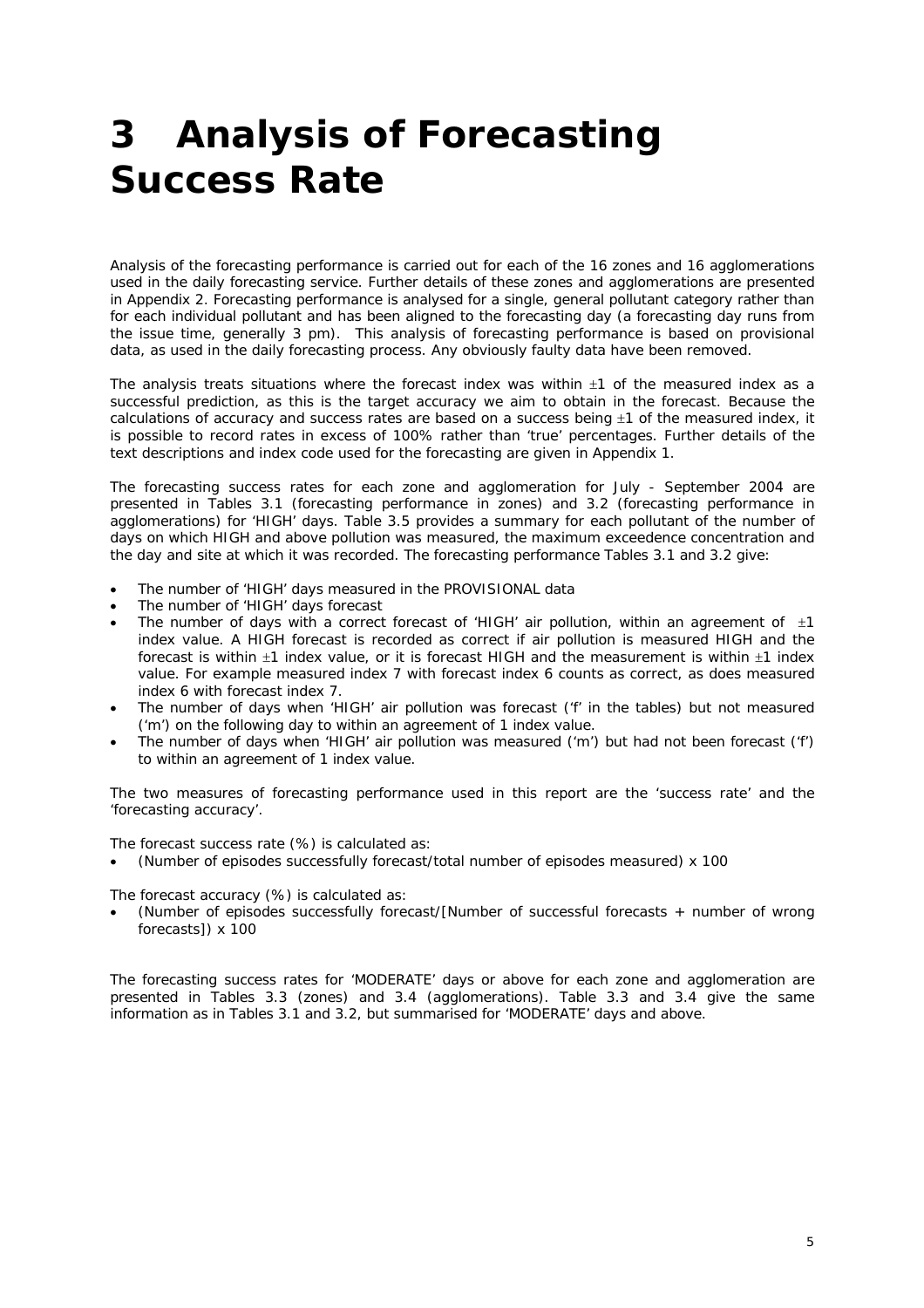### **3.1 FORECAST ANALYSIS FOR JULY 1ST TO SEPTEMBER 30TH 2004**

| <b>ZONES</b>    | Central<br>Scotland | East<br><b>Mids</b> | Eastern |     | Greater<br>London Highland | <b>North</b><br>East | <b>North</b><br>East<br>Scotland | North<br><b>Wales</b> | North West<br>8 <sub>l</sub><br>Merseyside | Northern Scottish South South South |     |     |     |     | West | Vorkshire & Overall<br>Ireland Borders East Wales West Midlands Humberside |     |
|-----------------|---------------------|---------------------|---------|-----|----------------------------|----------------------|----------------------------------|-----------------------|--------------------------------------------|-------------------------------------|-----|-----|-----|-----|------|----------------------------------------------------------------------------|-----|
| measured days   | 0                   |                     |         |     |                            |                      |                                  |                       |                                            |                                     |     |     |     |     |      |                                                                            |     |
| forecasted days | 0                   |                     |         |     |                            |                      |                                  |                       |                                            |                                     |     |     |     |     |      |                                                                            | 28  |
| ok (f and m)    | 0                   |                     |         |     |                            |                      |                                  |                       |                                            |                                     |     |     |     |     |      |                                                                            | 18  |
| wrong (f not m) | 0                   |                     |         |     |                            |                      |                                  |                       |                                            |                                     |     |     |     |     |      |                                                                            | 13  |
| wrong (m not f) | 0                   |                     |         |     |                            |                      |                                  |                       |                                            |                                     |     |     |     |     |      |                                                                            |     |
| success %       | 100                 | 400                 | 125     | 100 | 100                        |                      | 100                              | 100                   | 0                                          | 100                                 | 100 | 600 | 100 | 00  | 100  |                                                                            | 164 |
| accuracy %      | 0                   | 80                  |         | 50  |                            |                      |                                  | $\Omega$              |                                            |                                     |     | 100 |     | 100 |      |                                                                            | 47  |

#### **Table 3.1 - Forecast Analysis for UK Zones 'HIGH' band and above \***

#### **Table 3.2 - Forecast Analysis for UK Agglomerations 'HIGH' band and above \***

| AGGLOMERATIONS   Belfast UA   Brighton/Worthing/ |     | --<br>Littlehampton | <b>Bristol UA</b> | <b>Cardiff UA</b> | Edinburgh UA | <b>Glasgow UA</b> | <b>Greater Manchester</b><br><b>UA</b> | Leicester UA | Liverpool UA |
|--------------------------------------------------|-----|---------------------|-------------------|-------------------|--------------|-------------------|----------------------------------------|--------------|--------------|
| measured days                                    |     |                     |                   |                   |              |                   |                                        |              |              |
| forecasted days                                  |     |                     |                   |                   |              |                   |                                        |              |              |
| ok (f and m)                                     |     |                     |                   |                   |              |                   |                                        |              |              |
| wrong (f not m)                                  |     |                     |                   |                   |              |                   |                                        |              |              |
| wrong (m not f)                                  |     |                     |                   |                   |              |                   |                                        |              |              |
| success %                                        | 100 | 100                 | 100               | 100               | 100          | 100               | 100                                    | 100          | 100          |
| accuracy %                                       |     |                     |                   |                   |              |                   |                                        |              |              |

| <b>AGGLOMERATIONS</b> | Nottingham UA | Portsmouth UA | Sheffield UA | Swansea UA | Tyneside | <b>West Midlands UA</b> | West Yorkshire UA | Overall |
|-----------------------|---------------|---------------|--------------|------------|----------|-------------------------|-------------------|---------|
| measured days         |               |               |              |            |          |                         |                   |         |
| forecasted days       |               |               |              |            |          |                         |                   |         |
| ok (f and m)          |               |               |              |            |          |                         |                   |         |
| wrong (f not m)       |               |               |              |            |          |                         |                   |         |
| wrong (m not f)       |               |               |              |            |          |                         |                   |         |
| success %             | 100           | 100           | 100          |            | 100      |                         | 100               | 33      |
| accuracy %            |               | 100           |              |            |          |                         |                   |         |

**\* All performance statistics are based on provisional data. Obviously incorrect data due to instrumentation faults have been removed from the analyses.** 

 **Please refer to the start of section 3 for an explanation of the derivation of the various statistics, figures >100 % may occur.**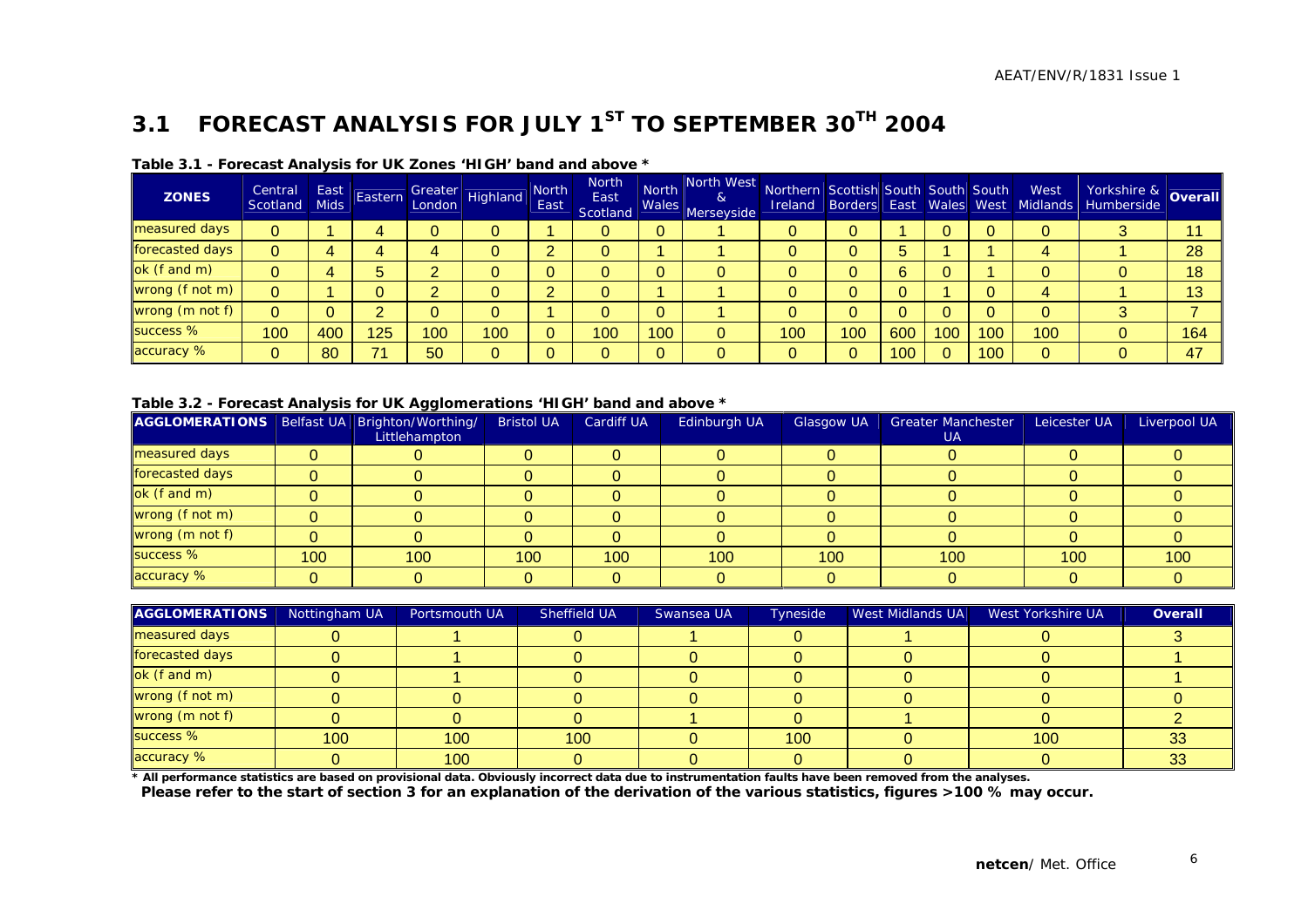| <b>ZONES</b>    | Central<br>Scotland | East<br><b>Mids</b> | Eastern | London | <b>Arn Greater</b> Highland | <b>North</b><br>East | <b>North</b><br>East<br>Scotland | <b>North</b><br>Wales | North West<br>&<br>Merseyside | Northern Scottish South South South<br>Ireland | <b>Borders East Wales West</b> |     |     |    | West<br>Midlands | Yorkshire & Overall |     |
|-----------------|---------------------|---------------------|---------|--------|-----------------------------|----------------------|----------------------------------|-----------------------|-------------------------------|------------------------------------------------|--------------------------------|-----|-----|----|------------------|---------------------|-----|
| measured days   | 11                  | 29                  | 38      | 38     | 9                           | 18                   | 11                               | 12                    | 16                            | 8                                              | 4                              | 39  | 14  | 22 | 14               | 26                  | 309 |
| forecasted days | 13                  | 43                  | 48      | 42     | 19                          | 28                   | 14                               | 18                    | 26                            |                                                | 11                             | 46  |     | 19 | 36               | 29                  | 418 |
| ok (f and m)    | 13                  | 43                  | 47      | 44     | 9                           | 26                   | 10                               | 14                    | 20                            | 13                                             | 5                              | 47  | 22  | 26 | 20 <sup>°</sup>  | 27                  | 386 |
| wrong (f not m) | 6                   |                     |         |        | 44                          | 6                    | 8                                | 6                     | 8                             |                                                | 6                              |     |     |    | 16               |                     | 103 |
| wrong (m not f) | 4                   |                     |         | 6      |                             | 6                    | 4                                | $\overline{2}$        |                               |                                                | 3                              |     |     |    | b                | 10                  | 62  |
| success %       | 118                 | 148                 | 124     | 116    | 100                         | 144                  | 91                               | 117                   | 125                           | 163                                            | 125                            | 121 | 157 | 18 | 143              | 104                 | 125 |
| accuracy %      | 57                  | 86                  | 80      | 77     | 39                          | 68                   | 45                               | 64                    | 61                            | 87                                             | 36                             | 85  | 85  | 90 | 49               | 61                  | 70  |

#### **Table 3.3 - Forecast Analysis for UK Zones 'MODERATE' band and above \***

#### **Table 3.4 - Forecast Analysis for UK Agglomerations 'MODERATE' band and above \***

| AGGLOMERATIONS   Belfast UA   Brighton/Worthing/ |    |               | <b>Bristol UA</b> | <b>Cardiff UA</b> | Edinburgh UA    | Glasgow UA | <b>Greater Manchester</b> | Leicester UA    | Liverpool UA |
|--------------------------------------------------|----|---------------|-------------------|-------------------|-----------------|------------|---------------------------|-----------------|--------------|
|                                                  |    | Littlehampton |                   |                   |                 |            | <b>UA</b>                 |                 |              |
| measured days                                    |    |               |                   | 10                | 12 <sup>1</sup> |            |                           | 13 <sup>°</sup> |              |
| forecasted days                                  |    | 12            |                   | 13                | 10              | 18         | 16                        | 22              |              |
| $ok$ (f and m)                                   |    |               |                   |                   |                 | 14         | 14                        |                 |              |
| wrong (f not m)                                  |    |               |                   |                   |                 |            |                           |                 |              |
| wrong (m not f)                                  |    |               |                   |                   |                 |            |                           |                 |              |
| success %                                        | 75 | 100           | 233               | 120               | 92              | 200        | 127                       | 131             | 100          |
| accuracy %                                       | 30 |               | 54                |                   | 55              | 70         | 64                        | 68              | 50           |

| AGGLOMERATIONS  | Nottingham UA   | Portsmouth UA | Sheffield UA | Swansea UA | Tyneside | <b>West Midlands UA</b> | West Yorkshire UA | Overall |
|-----------------|-----------------|---------------|--------------|------------|----------|-------------------------|-------------------|---------|
| measured days   |                 | 25            |              | 15         |          | 30                      |                   | 159     |
| forecasted days | 15.             | 24            | 12           | 13         |          | 22                      | 16                | 226     |
| ok (f and m)    |                 | 27            |              | 16         |          | 28                      |                   | 180     |
| wrong (f not m) |                 |               |              |            |          |                         |                   | 84      |
| wrong (m not f) |                 |               |              |            |          |                         |                   | $-44$   |
| success %       | 120             | 108           | 100          | 107        | 60       | 93                      | 160               | 113     |
| accuracy %      | 33 <sup>°</sup> | 87            | 44           | 73         | 27       | 74                      | 42                | 58      |

**\* All performance statistics are based on provisional data. Obviously incorrect data due to instrumentation faults have been removed from the analyses.** 

**Please refer to the start of section 3 for an explanation of the derivation of the various statistics, figures >100 % may occur.**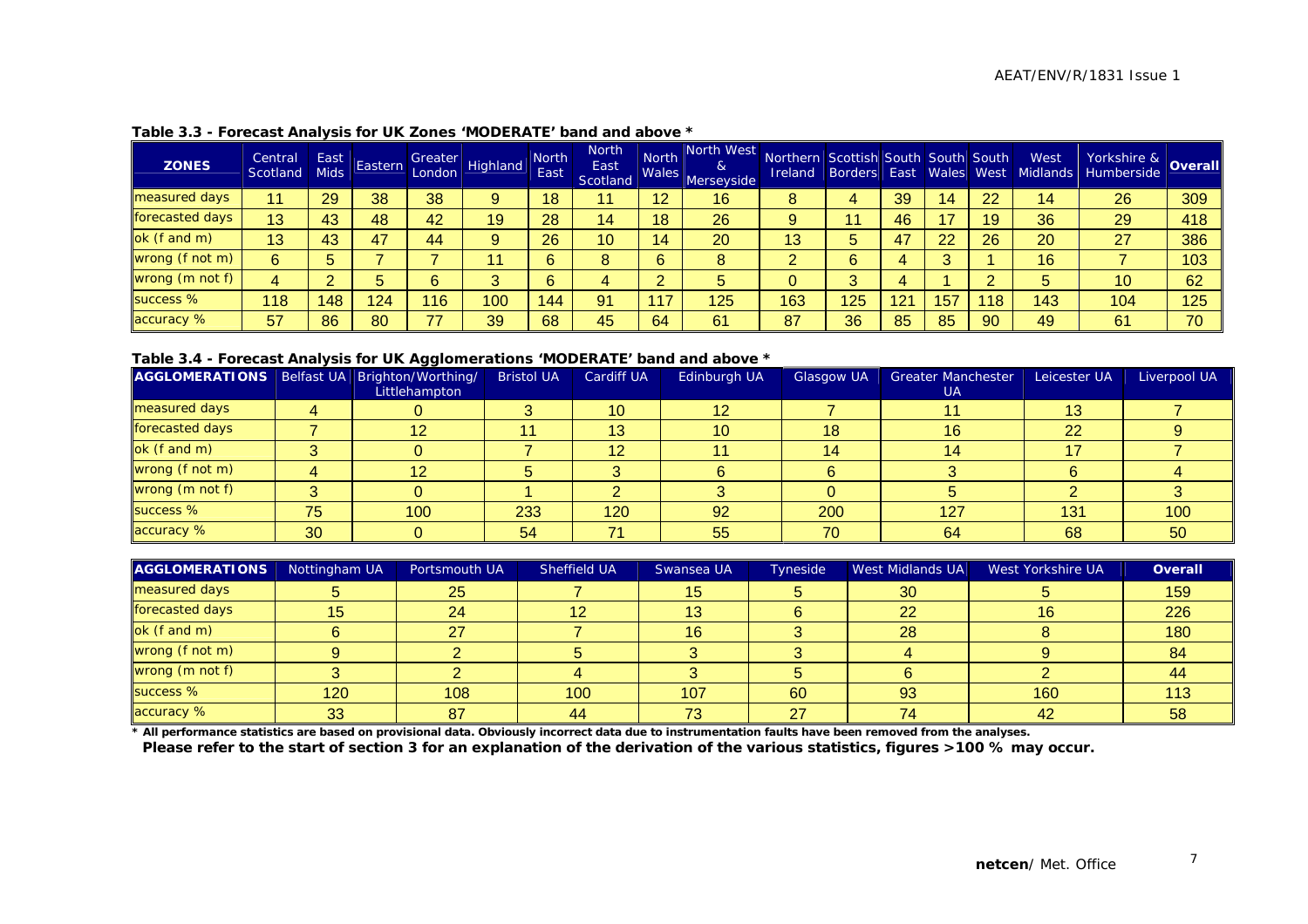| Table 3.5 - Summary of episodes July to September 2004 (Based on latest provisional |  |
|-------------------------------------------------------------------------------------|--|
| data)                                                                               |  |

| Pollutant       | <b>High</b><br>days | <b>Moderate</b><br>days | Max.<br>conc.<br>$(\mu g)$<br>$\overline{m^3}$ * | <b>Site with</b><br>max. conc. | Zones or<br>Agglomeration | Date of<br>max conc. | Forecast<br><b>SUCCESS</b><br><b>HIGH</b><br>days $(\%)$<br>[no.<br>incidents] |
|-----------------|---------------------|-------------------------|--------------------------------------------------|--------------------------------|---------------------------|----------------------|--------------------------------------------------------------------------------|
| Ozone           | $\overline{4}$      | 44                      | 192                                              | <b>Bournemouth</b>             | South                     | 28/07/2004           | 77 % [13]                                                                      |
| $PM_{10}$       |                     |                         |                                                  | Scunthorpe                     |                           |                      |                                                                                |
| (teom)          | $\overline{4}$      | 9                       | 110                                              | Town                           | <b>NE England</b>         | 09/08/2004           | $0\%$ [5]                                                                      |
|                 |                     |                         |                                                  | London                         |                           |                      |                                                                                |
| NO <sub>2</sub> |                     |                         |                                                  | Marylebone                     |                           |                      |                                                                                |
|                 | $\Omega$            | 1                       | 293                                              | Road                           | London                    | 15/09/2004           | N/A                                                                            |
|                 |                     |                         |                                                  | London                         |                           |                      |                                                                                |
| SO <sub>2</sub> | $\Omega$            |                         | 378                                              | Westminster                    | London                    | 11/09/2004           | N/A                                                                            |
| CO              |                     |                         |                                                  |                                |                           |                      | N/A                                                                            |

\* Maximum concentration relate to 8 hourly running mean or hourly mean for ozone, 24 hour running mean for PM<sub>10</sub>, hourly mean for  $NO<sub>2</sub>$ , 15 minute mean for  $SO<sub>2</sub>$  and 8 hour running mean for CO.

#### **General Trends**

The third quarter was characterised by some localised pollution events, with broken periods of regional 'MODERATE' levels due to summer ozone and additional 'HIGH' periods of ozone in late July/early August (see also previously released Ozone Pollution Episode Report (July – August 2004) at:

http://www.airquality.co.uk/archive/reports/cat15/0409060809\_03\_episode\_summer2004\_final.pdf). There were three high days due to  $O_3$ , three high days due to  $PM_{10}$  and one day where both were high. Moderate levels of PM<sub>10</sub> and SO<sub>2</sub> were scattered through this period, due mainly to localised emissions. Ozone MODERATE levels were recorded sporadically throughout the quarter (only 50%

of the days, lower than the previous quarter), mainly due to the predominance of less-settled weather patterns over the summer. Figures  $3.1 - 3.3$  show the trends of pollutants in graphical form. A site-by-site breakdown is given in Figures 3.4a and 3.4b.

#### **O3**

Ozone reached 'High' levels during this period in late July/early August; for more information, see the more detailed report referenced above. 77 % of the thirteen HIGH incidents were successfully forecast, those not successfully forecast were mainly attributable to a second onset of warm weather. Figure 3.1 shows the trends in ozone levels over this period.

#### **PM10**

VERY HIGH band  $PM_{10}$  levels were recorded at two stations over this period: at Scunthorpe Town on the 8<sup>th</sup> and 9<sup>th</sup> August- correlating with a general increase in industrial activity on the 8th - and Preston (urban background environment) on the  $10<sup>th</sup>$  and  $11<sup>th</sup>$  September caused by a nearby bonfire.

For  $PM_{10}$  related HIGH episodes, which tend to dominate in forecast agglomerations where road traffic pollution, industry and construction are abundant, the success rate tends to be low due to the intrinsic unpredictability associated with such emissions (none of the 5 incidents in this quarter were forecast).

Any MODERATE measurements of  $PM_{10}$  over the period 28<sup>th</sup> July to 9<sup>th</sup> August are likely to be attributable to a European contribution to particulate levels associated with easterly air trajectories; there were several of these instances during the period.

Figure 3.2 shows the trends in  $PM_{10}$  levels over this period.

#### $NO<sub>2</sub>$

Nitrogen dioxide levels have remained below the 'High' band and only one incursion into the MODERATE band occurred; at London Marylebone Road on the morning of Wednesday 15<sup>th</sup> September; this appeared to be traffic-related.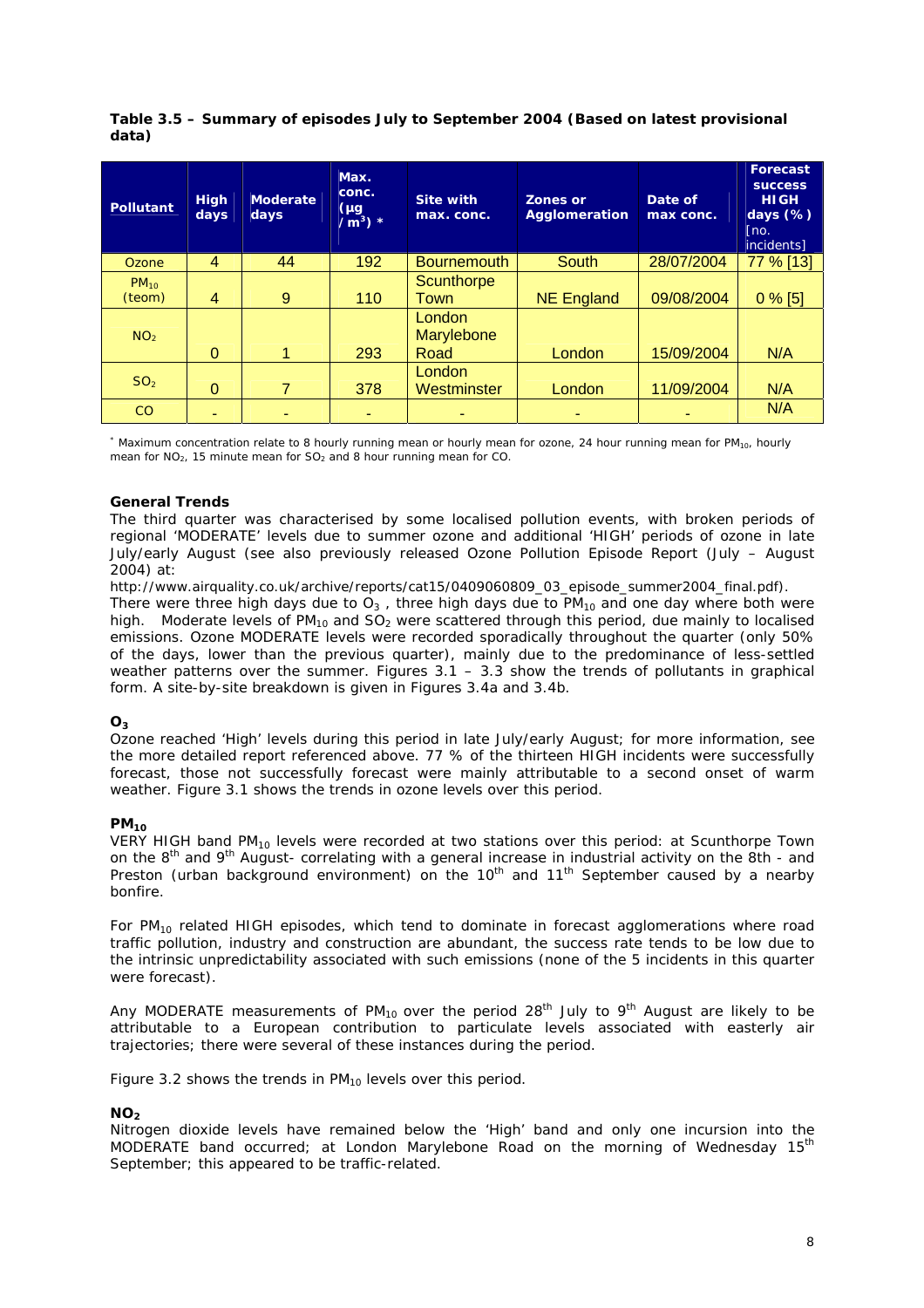#### **SO<sub>2</sub>**

Sulphur dioxide levels did not reach the 'High' band during this period. 'Moderate' levels were measured at 7 sites including Aberdeen, Bury Roadside, Barnsley Gawber, Edinburgh, Grangemouth, Scunthorpe and London Westminster, probably as a result of local industrial emissions. The highest level was measured at London Westminster on Saturday 11<sup>th</sup> September, caused by the use of a diesel- powered industrial power- washer in close proximity to the site.

Figure 3.3 shows the trends in  $SO_2$  levels over this period with  $NO_2$  also included.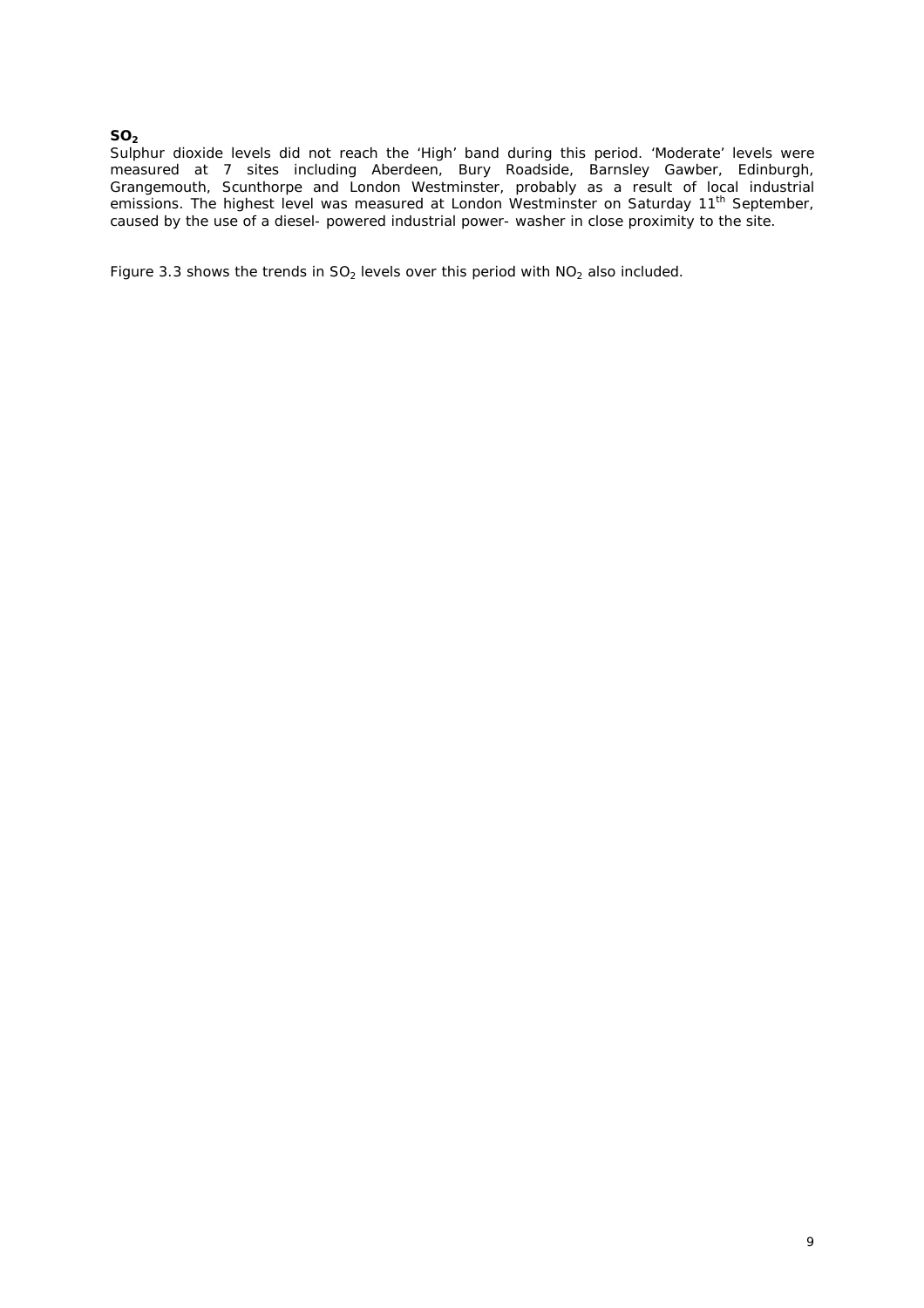AEAT/ENV/R/1831 Issue 1

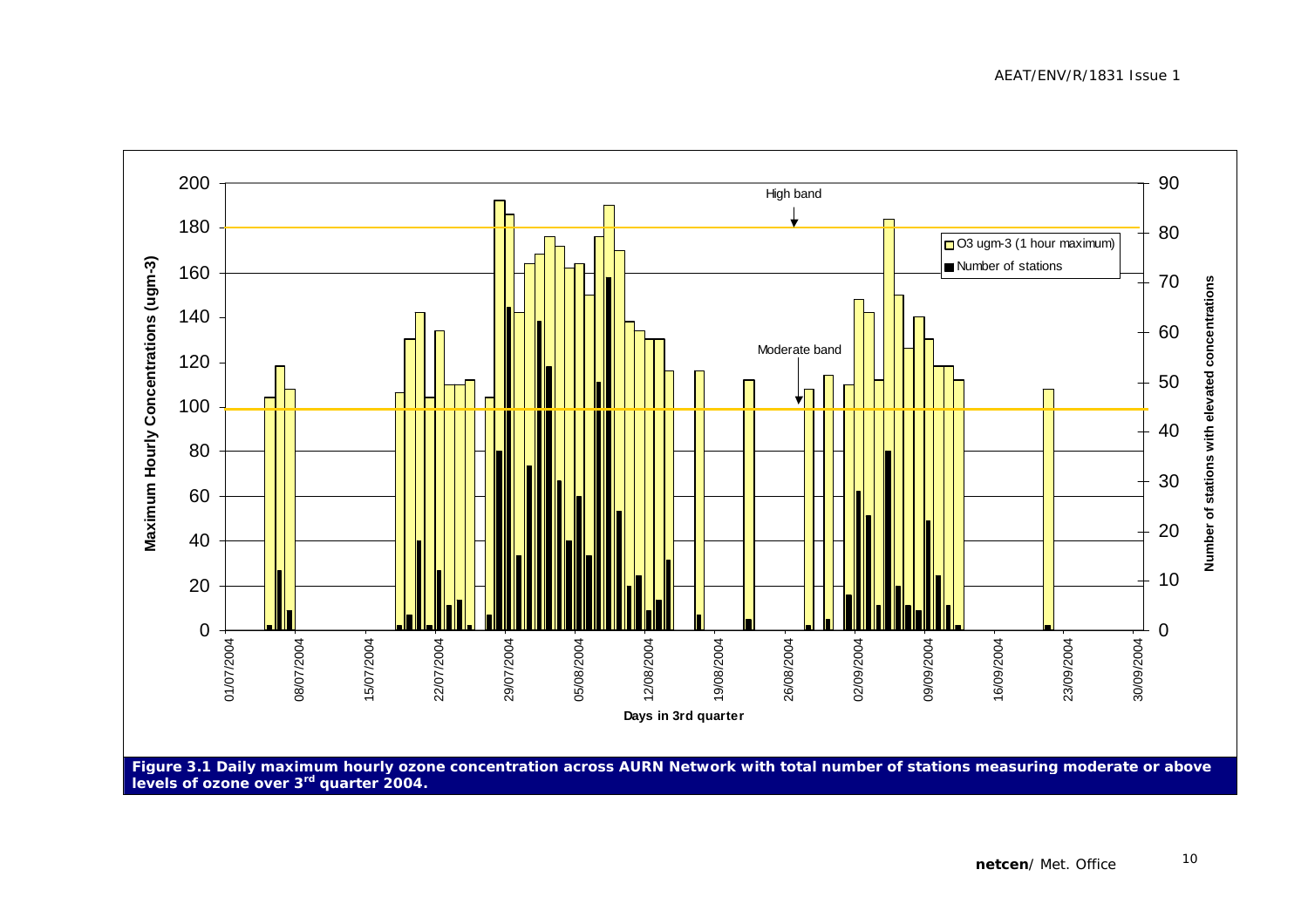

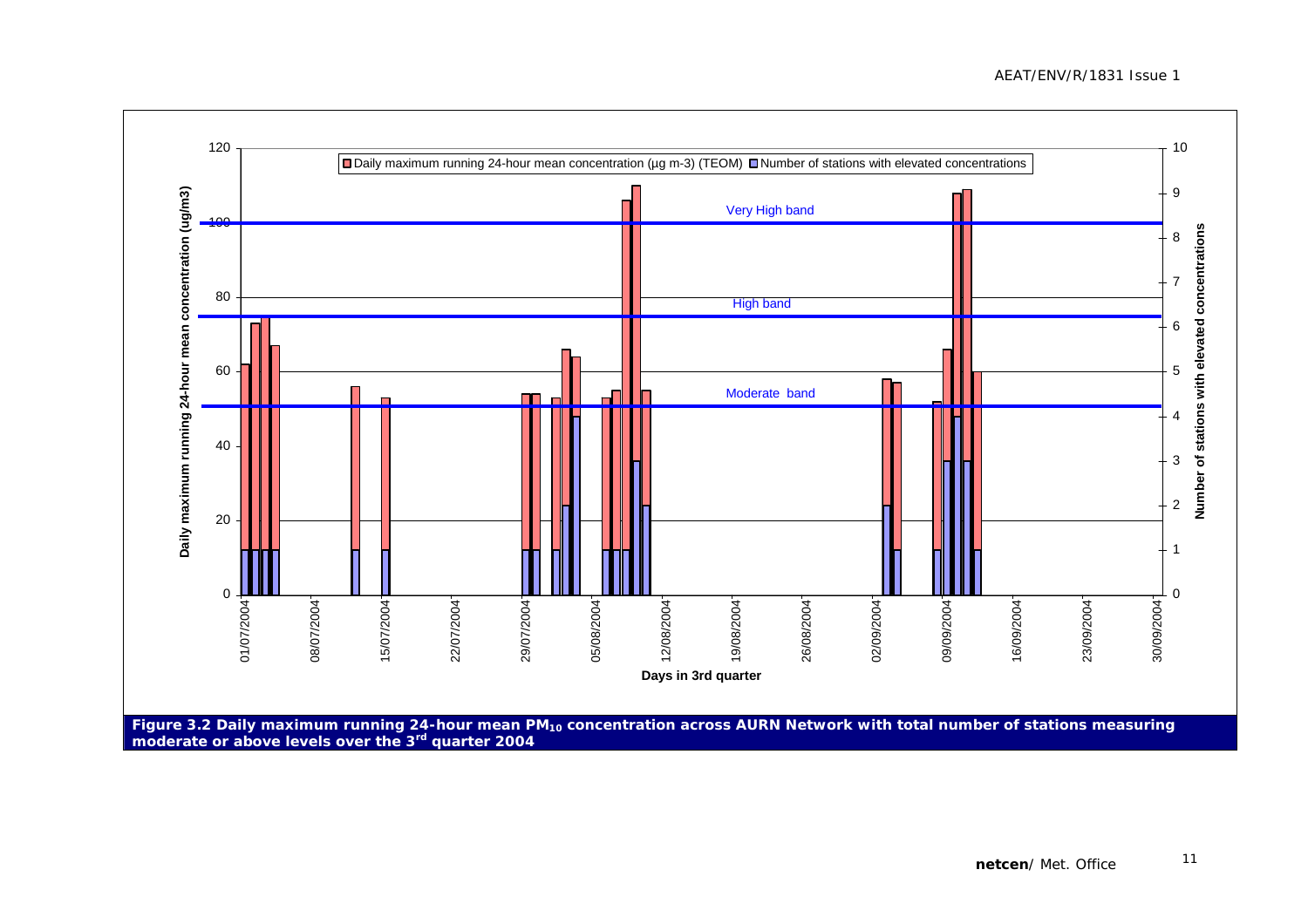

Figure 3.3 Maximum 15 minute average concentrations of SO<sub>2</sub> and hourly average of NO2 across AURN Network with total number of **stations measuring moderate or above levels over the 3rd quarter 2004**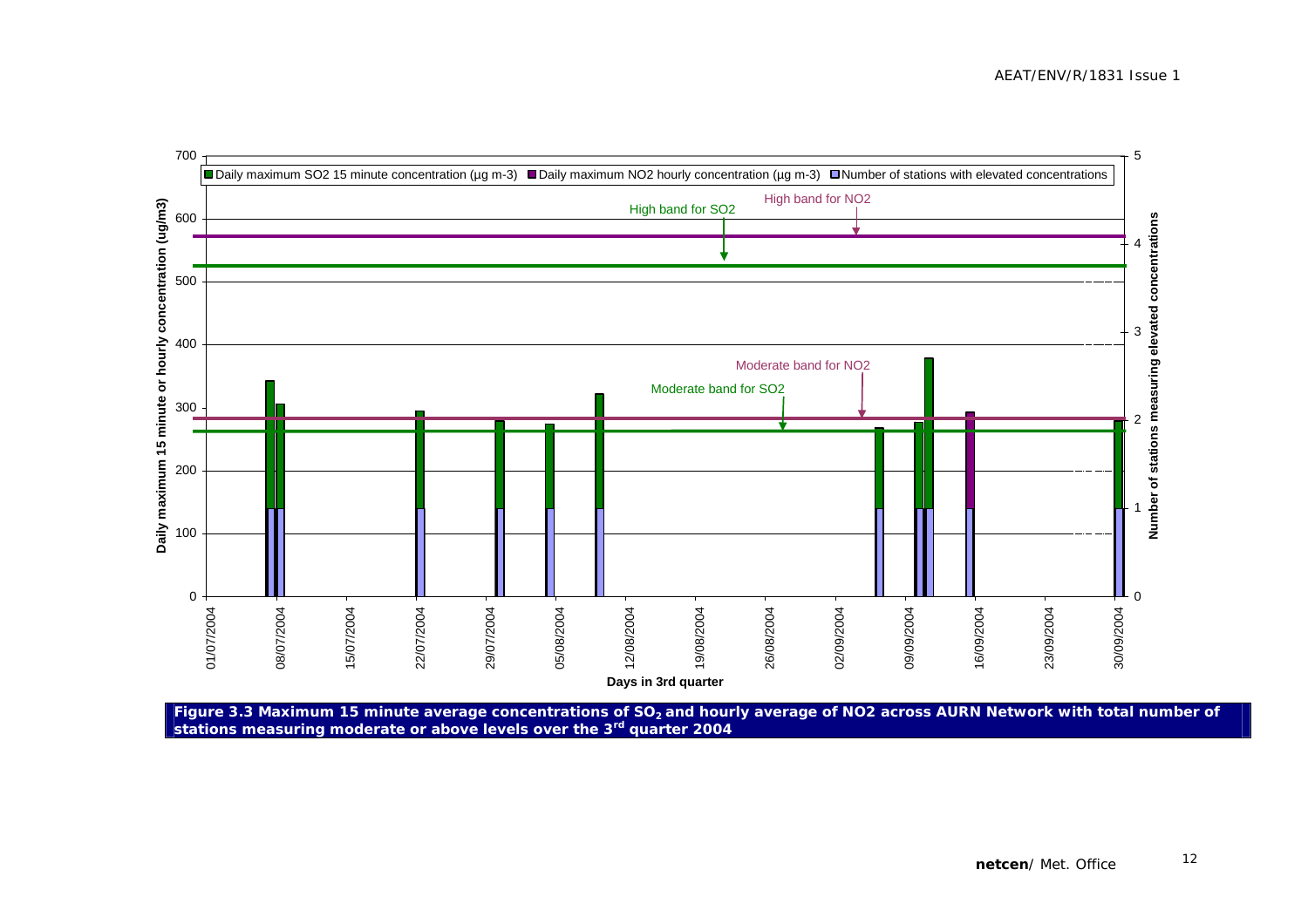30SO<sub>2</sub> band Cumulative number of days moderate and above **Cumulative number of days moderate and above** □ PM10 band O3 band 25 ■ NO<sub>2</sub> band CO band 2015 105 $\Omega$ Glazebury<br>Grangemouth<br>Great Dun Fell<br>Haringey Roadside Barnsley Gawber<br>Bath Roadside<br>Belfast Centre T Glasgow Centre ∫<br>Glasgow City Chambers<br>Glasgow Kerbside ∫ Belfast Clara St<sup>-</sup><br>Belfast East Aston Hill<br>Barnsley 12 London Hillingdon Billingham Birmingham Centre Birmingham East<br>Birmingham Tyburn **Bristol Centre** Cambridge Roadside Camden Kerbside Coventry Memorial Park Coventry Memorial Park Edinburgh St Leonards Eskdalemuir Exeter Roadside Leamington Spa London Cromwell Road 2 London Eltham Birmingham Centre Birmingham East **Blackpool** Bolton Bournemouth **Bradford Centre Brighton Roadside Bristol Old Market Bury Roadside** Cambridge Roadside Cardiff Centre Eskdalemuir High Muffles Hove Roadside Hull Freetown Leeds Centre Leicester Centre Liverpool Speke London A3 Roadside London Bloomsbury **London Brent** London Hackney London Haringey ondon Harlington Birmingham Tyburn **Brentford Roadside** Brighton Roadside Bristol Old Market **Bush Estate** Camden Kerbside Cwmbran Derry Dumfries Edinburgh St Leonards Great Dun Fell Haringey Roadside Harwell Leamington Spa London Bexley London Bromley London Bromley London Cromwell Road 2 London Eltham London Harlington London Hillingdon Aberdeen Aston Hill Bath Roadside Belfast Clara St Bottesford Bournemouth Bristol Centre Bury Roadside Bush Estate Canterbury Dumfries Exeter Roadside Glasgow City Chambers Grangemouth High Muffles Hove Roadside Inverness Leeds Centre Liverpool Speke London A3 Roadside London Bexley London Bloomsbury London Brent London Hackney London Haringey Aberdeen Barnsley 12 Belfast Centre Belfast East Bradford Centre Brentford Roadside Canterbury Cardiff Centre Cwmbran Glasgow Centre Hull Freetown Inverness Ladybower Leicester Centre Barnsley Gawber Bottesford Glasgow Kerbside Ladybower **Sites**

**Figure 3.4a Number of days moderate and above for each AURN Network station over 3rd quarter 2004 – provisional data**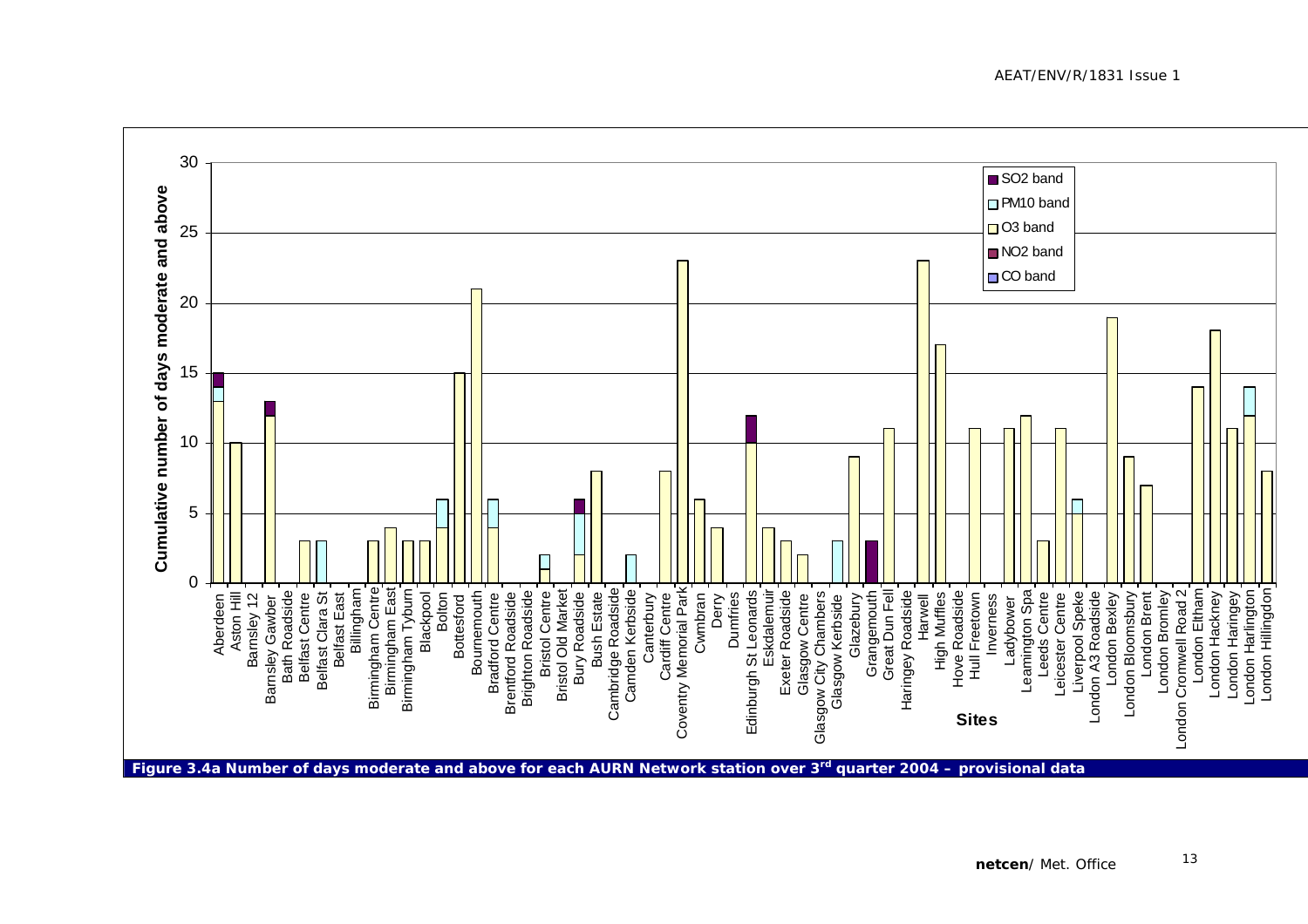30SO<sub>2</sub> band PM10 band Cumulative number of days moderate and above **Cumulative number of days moderate and above**  $\Box$  O3 band 25NO2 band **OCO** band 2015105 $\Omega$ London Southwark<br>London Teddington<br>London Wandsworth<br>London Westminster Lough Navar<br>| Lullington Heath<br>| Manchester Piccadilly Sheffield Centre<sup>1</sup><br>Sheffield Tinsley Strath Vaich<sup>-</sup><br>Sunderland Sibton London Marylebone Manchester South Manchester Town Hall Market Harborough Middlesbrough Narberth Newcastle Centre Northampton Norwich Centre Nottingham Centre Oxford Centre Plymouth Centre Somerton Southampton Centre SouthendonSea St Osyth Stockport Shaw Heath StokeonTrent Centre Wigan Leigh Wirral Tranmere **Wolverhampton Centre** Wrexham Yarner Wood London Lewisham London N. Kensington Norwich Roadside Port Talbot Rotherham Centre Scunthorpe Town Southwark Roadside Swansea Tower Hamlets Roadside<br>Walsall Alumwell Walsall Willenhall Weybourne London Lewisham London Marylebone London Southwark London Teddington Lough Navar Manchester Piccadilly Manchester Town Hall Market Harborough Middlesbrough Newcastle Centre Norwich Centre Norwich Roadside Nottingham Centre Oxford Centre Portsmouth Preston<br>w Town<br>Redcar Reading New Town Rochester Rochester Rotherham Centre Salford Eccles Sandwell West Bromwich Sheffield Tinsley Southampton Centre SouthendonSea Southwark Roadside StocktononTees Yarm StokeonTrent Centre Swansea Thurrock Thurrock Tower Hamlets Roadside West London Wicken Fen London N. Kensington London Wandsworth London Westminster Lullington Heath Manchester South Narberth Northampton Plymouth Centre Port Talbot Portsmouth Salford Eccles Sandwell West Bromwich Scunthorpe Town Sheffield Centre Somerton Stockport Shaw Heath StocktononTees Yarm Strath Vaich Sunderland Walsall Alumwell Walsall Willenhall West London Weybourne Wicken Fen Wigan Leigh Wirral Tranmere Wolverhampton Centre Wrexham Yarner Wood **Sites**

**Figure 3.4b Number of days moderate and above for each AURN Network station over 3rd quarter 2004 – provisional data** 

AEAT/ENV/R/1831 Issue 1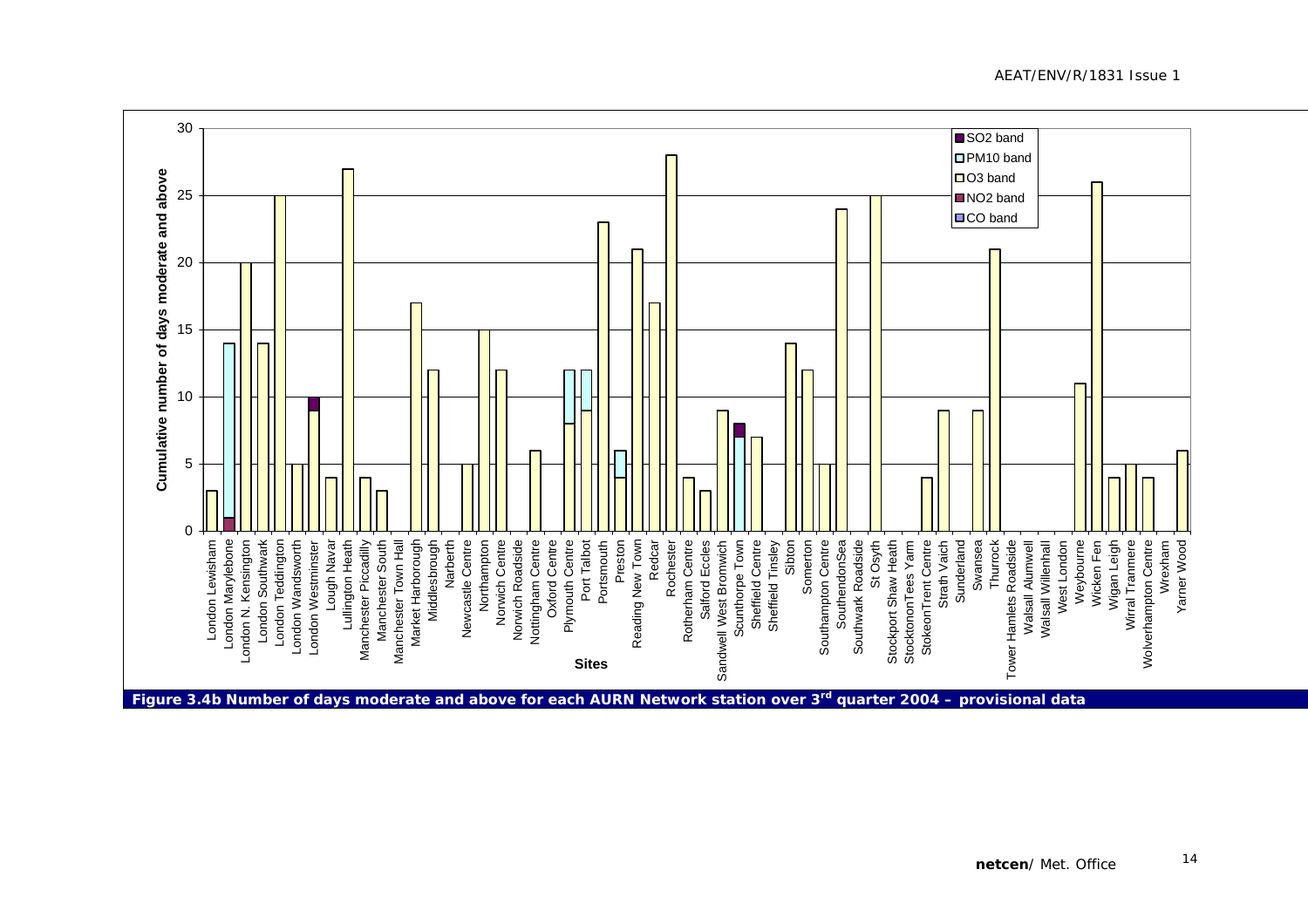### **4 Breakdowns in the service**

All bulletins were successfully delivered to the Air Quality Communications contractor on time. There were no reported breakdowns in the service over this three-month period.

### **5 Additional or enhanced forecasts**

No formal enhanced forecasts can be issued until the format of the enhanced service has been agreed with Defra and the Devolved Administrations.

The air pollution forecast is always re-issued to Teletext, Web and Freephone services at 10.00 local time each day, but will only be updated when the pollution situation is changing.

The bi-weekly air pollution outlooks have continued to be delivered successfully to Defra and other government departments by email on Tuesdays and Fridays.

### **6 Ad-hoc services**

In late August a report was issued detailing a summer pollution episode. The report can be found at:

http://www.airquality.co.uk/archive/reports/cat15/0409060809\_03\_episode\_summer2004\_final.pdf

### **7 Ongoing research**

#### **NAME Air Quality Skill Index**

How good are we at forecasting air quality?

The output from the NAME<sup>2</sup> model contributes to the overall process to create the National Air Quality Forecast, a service that is funded by Defra and the Devolved Administrations<sup>3.</sup> This service is provided by the Met Office and Netcen partnership.

Presently, the method used to assess our ability to forecast air quality uses a hit/miss score- that is, performance is measured by how many times the forecast is correct and how many times the forecast is incorrect with respect to observations. These measures provide an indication of "successful" forecasts or the "hit-rate", i.e., when the forecast and observation agree, e.g., a high

<sup>&</sup>lt;sup>2</sup><br>NAME – Numerical Atmospheric dispersion Model Environment<br><sup>3</sup> Develved Administrations – Sosttish Expertive Welsh National

BED CONNER CONDUCTS ARREST AND THE LIGHT STATES THE SECTION OF SECTION ASSEMBLY DEVIDED TO A SSEMBLY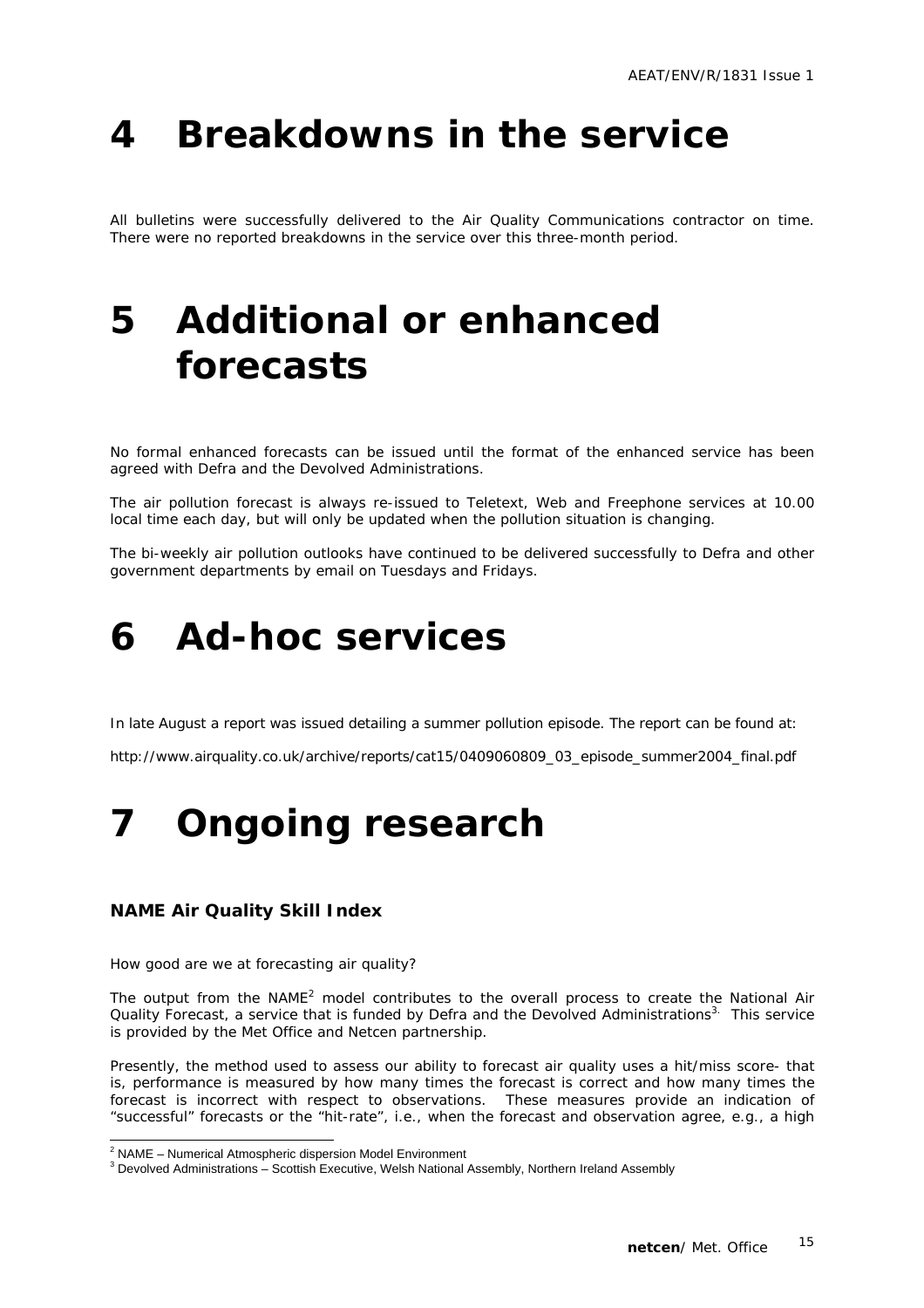index is forecast and a high index was measured; and a measure of the "false alarm rate", i.e., when the forecast and subsequent observation disagree, e.g., a high index is forecast and a low index was measured. However, this method of performance measure does not provide us with sufficient detail to assess what contributes to an accurate forecast for air quality. In particular, which part of the forecasting processes contributes most to the forecast accuracy?

The forecast process requires the air quality forecaster to assimilate and synthesise several streams of information. The weather forecast, i.e., forecasts of sunshine, rain and winds, as these affect atmospheric chemistry, transport and deposition of air pollutants. The forecast of the origin of air masses, i.e., whether the air has traversed the European continent or the oceans, as this determines the extent of trans-boundary pollution. The recorded values of concentrations of air pollutants – whether the peaks are due to local, non-local or industrial sources. Finally there is the forecast air concentrations of pollutants produced by the NAME model, which the Met Office uses. It is the need to discriminate the performance of the NAME model that has prompted a new performance measure to be proposed by the Met Office and Netcen partnership.

NAME is under constant development to improve the scientific basis of its underlying model. This includes atmospheric chemistry, atmospheric turbulence and transport schemes. Such is the complexity of the model that it is inevitable that changes in one area, e.g. revising the freetropospheric turbulence scheme, may influence another aspect of the model, e.g., atmospheric chemistry. Several questions then arise for the overall performance of the model. If the forecast has improved, then what aspect of the preceding model development contributes to the improvement? Similarly, if the forecasts deteriorate, then which changes to the model generate this effect?

It would also be useful to know how much the output from NAME contributes to the air quality forecast process. What weighting do the air quality forecasters place on the NAME forecast? Is it used for guidance only or used extensively because it is reasonably reliable? Under what circumstances are NAME forecasts good or bad? What is the tendency to under or over predict air concentrations, i.e., the model's bias? Before operational implementation of an upgrade to NAME, thorough tests will have been undertaken. NAME is tested using standard scenarios such as the EPA's Kincaid observations or the Nottingham sulphur dioxide episode. However, these tests provide only discrete measures of NAME performance. What these tests do not measure is the day-to-day performance of NAME forecasts as part of a forecasting process across the whole country. To address this need, the Met Office plans to implement a new method of measuring NAME's performance, the air quality forecast skill index.

The air quality forecast (AQ) skill index will be used to assess the forecast accuracy of NAME output. Regular comparisons between observed air concentrations recorded at a selection of monitoring stations and NAME forecasts will be undertaken. In addition, a skill score will be calculated; this will be a composite value obtained using statistical measures for mean and bias values of modelled vs. observed air concentrations. The implementation of the skill score has already begun – the first step to obtain routinely the measured air concentrations stored in the national air quality archive (www.airquality.co.uk) has been completed. The next stage is in progress, to clean the observational data and convert it to a suitable format for the suite of analysis tools. The following stages will be the selection of individual or clusters of monitoring stations and routine graphical presentations for use by air quality forecasters and researchers within the Met Office and Netcen partnership.

The intention of the AQ skill score is not only to measure current performance, but also to identify which aspects of the NAME model require further development, and to assess impacts on model performance from such development. In addition, the skill score would provide a quantitative measure of confidence in the overall scientific basis that underlies the NAME model.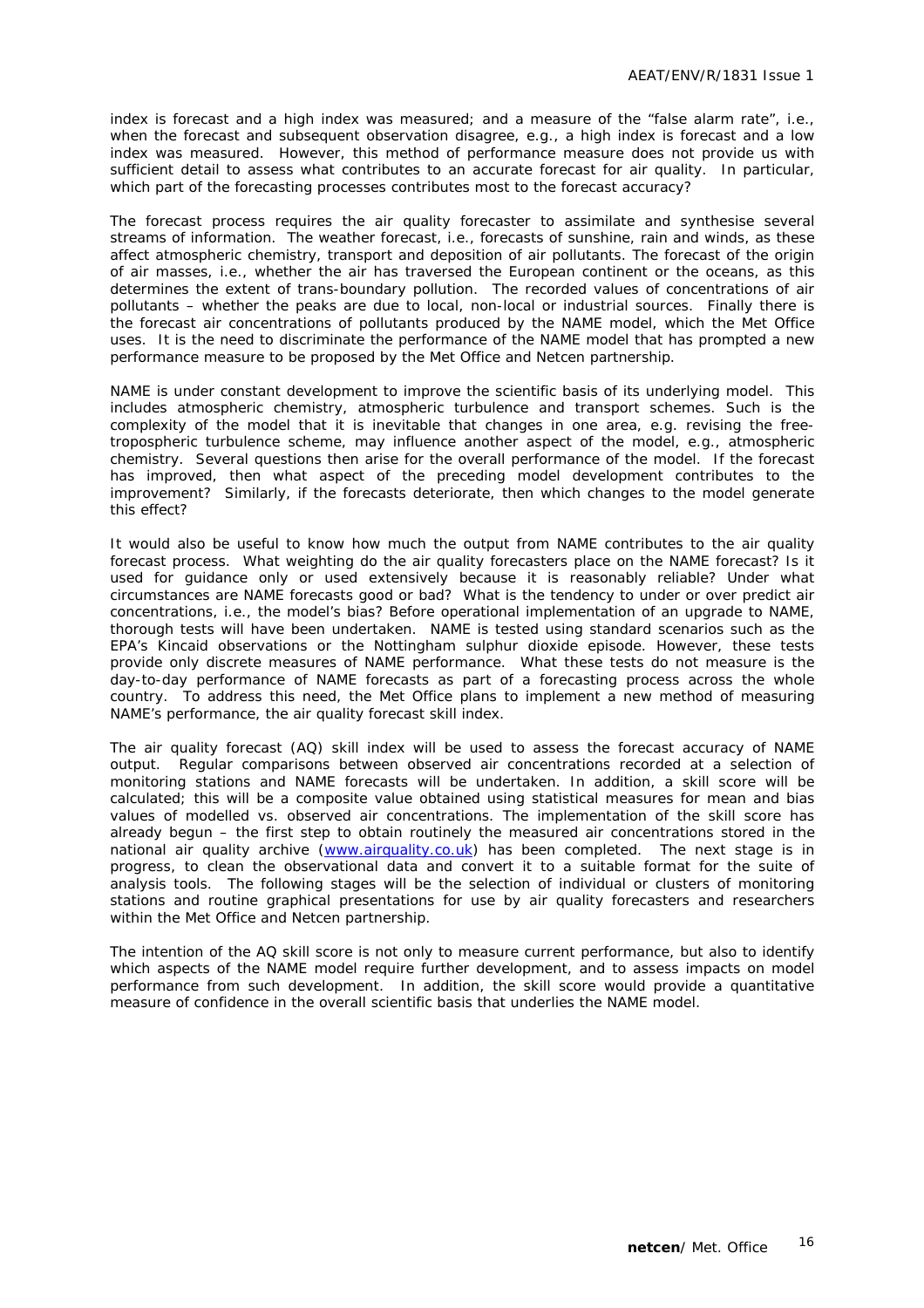#### **Ongoing research**

Netcen and the Met office will also continue to:

- 1. Investigate ways of using automatic software systems to streamline the activities within the forecasting process, thus allowing forecasters to spend their time more efficiently considering the most accurate forecasts.
- 2. Research the chemistry used in our models, in particular the  $NO<sub>x</sub>$ -NO<sub>2</sub> conversion used in NAME, and the chemical schemes for secondary  $PM_{10}$  and ozone.
- 3. Improve the NAME model runs that can be used for ad-hoc analyses, in particular with regard to investigating the possible long-range transport of  $PM_{10}$  pollution from forest fires in Russia and the long-range transport of particles from Saharan Dust Storms.
- 4. Improve and update the emissions inventories used in our models.

### **8 Forward work plan for October to December 2004**

Major tasks include:

- Ongoing daily air pollution forecasting activities.
- Ongoing improvements to NAME model, including:
	- o Improved modelling over steep topographical gradients
	- o Higher resolution model runs with reduced statistical noise
	- o Update of emissions inventory used in the model.
- Publication of the July to September 2004 report on the Air Quality Archive Web Site.

## **9 Hardware and software inventory**

Defra and the Devolved Administrations own the code for the ozone and secondary  $PM_{10}$  models, but not the graphical interface for these. Defra and the Devolved Administrations own the software for delivering the air pollution forecast to the Air Quality Communications system. Defra and the Devolved Administrations also own the web pages used to display the forecasts.

No computer hardware being used on this project is currently owned by Defra and the Devolved Administrations.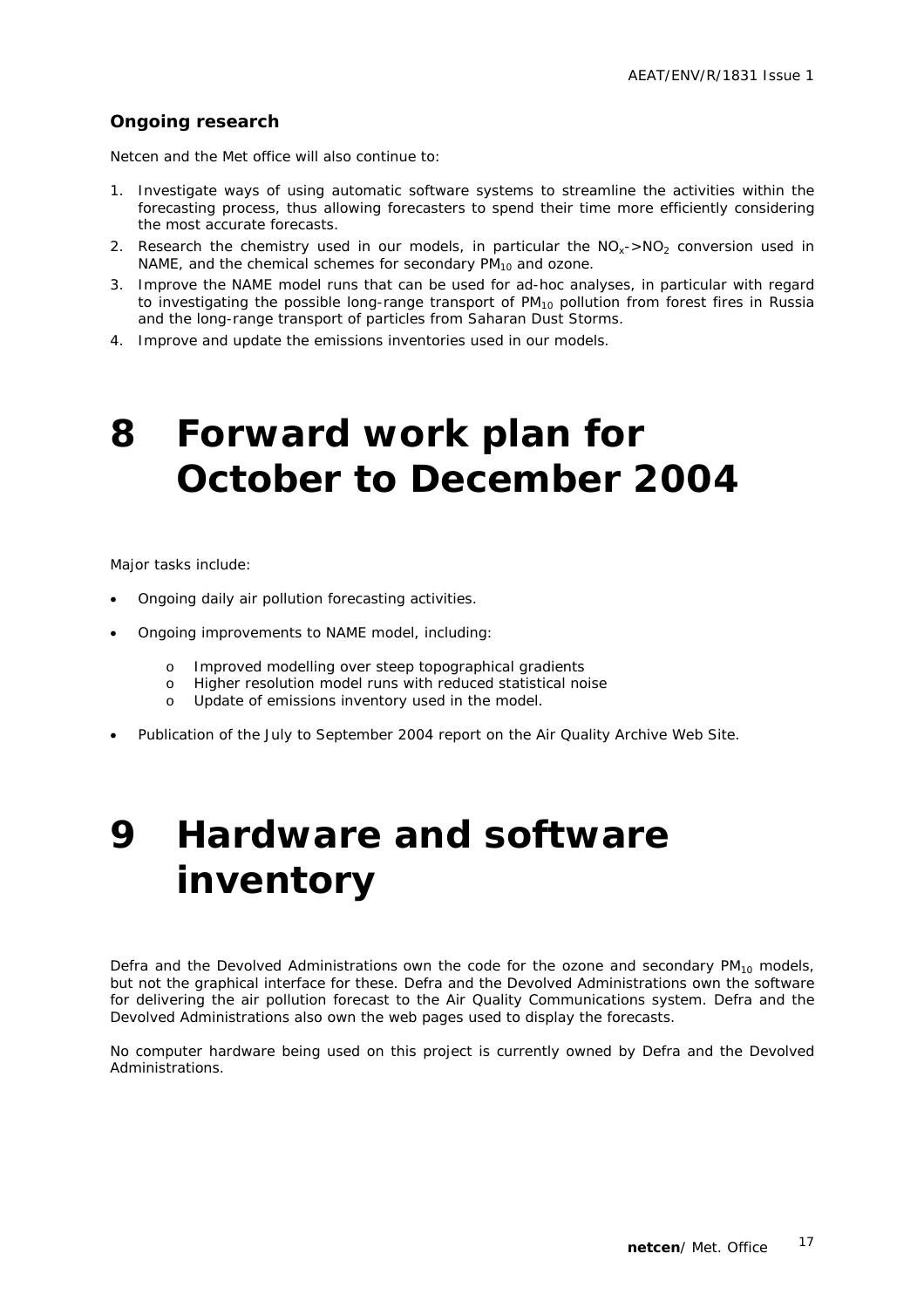# **Appendix 1 - Air Pollution Index**

### **CONTENTS**

1 Table showing the Air Pollution index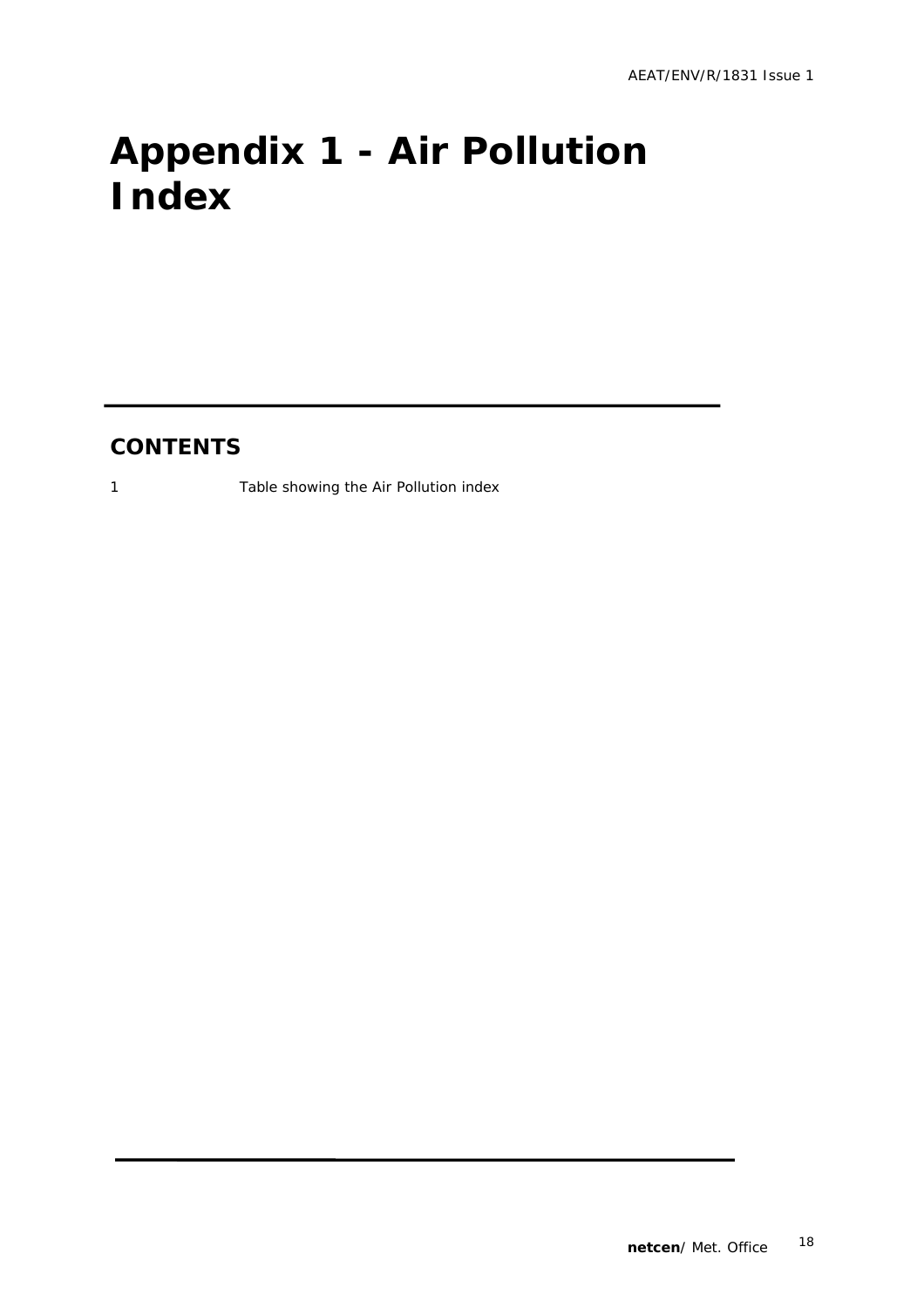#### AEAT/ENV/R/1831 Issue 1

| <b>Old</b><br><b>Banding</b> | <b>Index</b>    | Ozone 8-hourly/<br><b>Hourly mean</b> |                | <b>Nitrogen Dioxide</b><br><b>Hourly Mean</b> |                | <b>Sulphur Dioxide</b><br><b>15-Minute Mean</b> |                | <b>Carbon Monoxide</b><br><b>8-Hour Mean</b> |               | <b>PM<sub>10</sub> Particles</b><br><b>24-Hour Mean</b> |
|------------------------------|-----------------|---------------------------------------|----------------|-----------------------------------------------|----------------|-------------------------------------------------|----------------|----------------------------------------------|---------------|---------------------------------------------------------|
|                              |                 | $\mu$ gm <sup>-3</sup>                | ppb            | $\mu$ gm <sup>-3</sup>                        | ppb            | $\mu$ gm <sup>-3</sup>                          | ppb            | $mgm^{-3}$                                   | ppm           | $\mu$ gm <sup>-3</sup>                                  |
| <b>LOW</b>                   |                 |                                       |                |                                               |                |                                                 |                |                                              |               |                                                         |
|                              |                 | $0 - 32$                              | $0 - 16$       | $0 - 95$                                      | $0 - 49$       | $0 - 88$                                        | $0 - 32$       | $0 - 3.8$                                    | $0.0 - 3.2$   | $0 - 16$                                                |
|                              | $\overline{2}$  | $33 - 66$                             | $17 - 32$      | $96 - 190$                                    | $50-99$        | 89-176                                          | $33 - 66$      | $3.9 - 7.6$                                  | $3.3 - 6.6$   | $17 - 32$                                               |
|                              | 3               | 67-99                                 | $33 - 49$      | 191-286                                       | 100-149        | $177 - 265$                                     | $67-99$        | $7.7 - 11.5$                                 | $6.7 - 9.9$   | $33 - 49$                                               |
| <b>MODERATE</b>              |                 |                                       |                |                                               |                |                                                 |                |                                              |               |                                                         |
|                              | 4               | 100-126                               | $50-62$        | 287-381                                       | 150-199        | 266-354                                         | 100-132        | $11.6 - 13.4$                                | $10.0 - 11.5$ | $50 - 57$                                               |
|                              | 5               | $127 - 152$                           | $63 - 76$      | 382-477                                       | 200-249        | 355-442                                         | 133-166        | $13.5 - 15.4$                                | $11.6 - 13.2$ | 58-66                                                   |
|                              | 6               | 153-179                               | 77-89          | 478-572                                       | 250-299        | 443-531                                         | 167-199        | $15.5 - 17.3$                                | $13.3 - 14.9$ | $67 - 74$                                               |
| <b>HIGH</b>                  |                 |                                       |                |                                               |                |                                                 |                |                                              |               |                                                         |
|                              |                 | 180-239                               | 90-119         | 573-635                                       | 300-332        | 532-708                                         | 200-266        | $17.4 - 19.2$                                | $15.0 - 16.5$ | 75-82                                                   |
|                              | 8               | 240-299                               | 120-149        | 636-700                                       | 333-366        | 709-886                                         | 267-332        | $19.3 - 21.2$                                | $16.6 - 18.2$ | 83-91                                                   |
|                              | 9               | 300-359                               | 150-179        | 701-763                                       | 367-399        | 887-1063                                        | 333-399        | $21.3 - 23.1$                                | $18.3 - 19.9$ | 92-99                                                   |
| <b>VERY HIGH</b>             |                 |                                       |                |                                               |                |                                                 |                |                                              |               |                                                         |
|                              | 10 <sup>°</sup> | $\geq$ 360 µgm <sup>-3</sup>          | $\geq 180$ ppb | $\geq$ 764 μgm <sup>-3</sup>                  | $\geq 400$ ppb | $≥1064 \mu g m-3$                               | $\geq 400$ ppb | $\geq$ 23.2 mgm <sup>-3</sup>                | $\geq$ 20 ppm | $\geq$ 100 μgm <sup>-3</sup>                            |

| <b>Old Banding</b> | New Index       | <b>Health Descriptor</b>                                                                                                            |  |
|--------------------|-----------------|-------------------------------------------------------------------------------------------------------------------------------------|--|
| <b>LOW</b>         |                 |                                                                                                                                     |  |
|                    |                 |                                                                                                                                     |  |
|                    |                 | Effects are unlikely to be noticed even by individuals who know they are sensitive to air pollutants                                |  |
|                    |                 |                                                                                                                                     |  |
| <b>MODERATE</b>    |                 |                                                                                                                                     |  |
|                    |                 |                                                                                                                                     |  |
|                    | 5               | Mild effects unlikely to require action may be noticed amongst sensitive individuals                                                |  |
|                    | 6               |                                                                                                                                     |  |
| <b>HIGH</b>        |                 |                                                                                                                                     |  |
|                    |                 | Significant effects may be noticed by sensitive individuals and action to avoid or reduce these effects may be needed (e.g.         |  |
|                    | 8               | reducing exposure by spending less time in polluted areas outdoors). Asthmatics will find that their "reliever inhaler is likely to |  |
|                    | 9               | reverse the effects on the lung.                                                                                                    |  |
| <b>VERY HIGH</b>   |                 |                                                                                                                                     |  |
|                    | 10 <sup>°</sup> | The effects on sensitive individuals described for "HIGH" levels of pollution may worsen.                                           |  |

**In**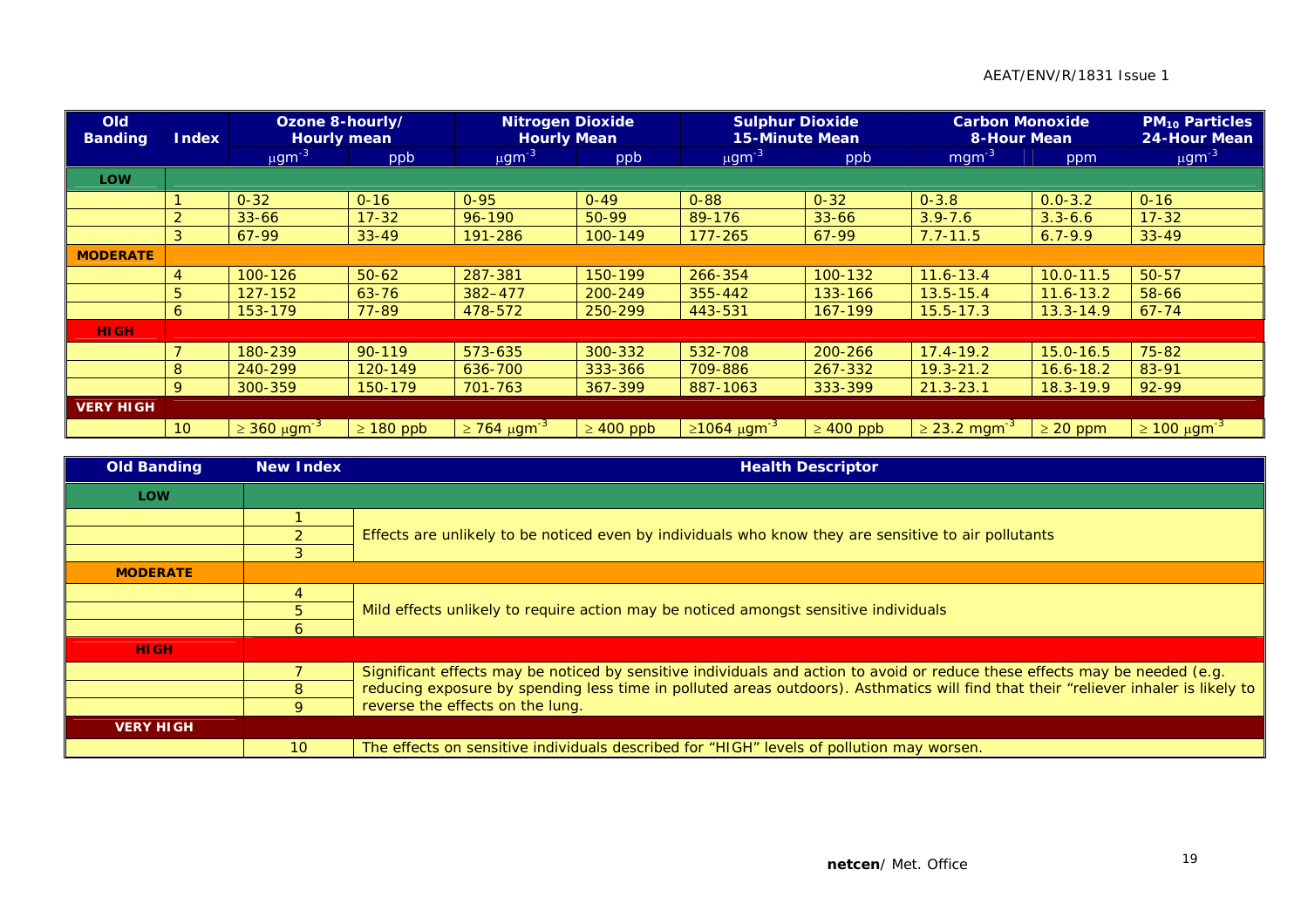# **Appendix 2 - Forecasting Zones and Agglomerations**

### **CONTENTS**

| Table showing the Air Pollution Forecasting Zones and Agglomerations, |
|-----------------------------------------------------------------------|
| together with populations (based on 1991 Census).                     |
| Map of Forecasting Zones and Agglomerations.                          |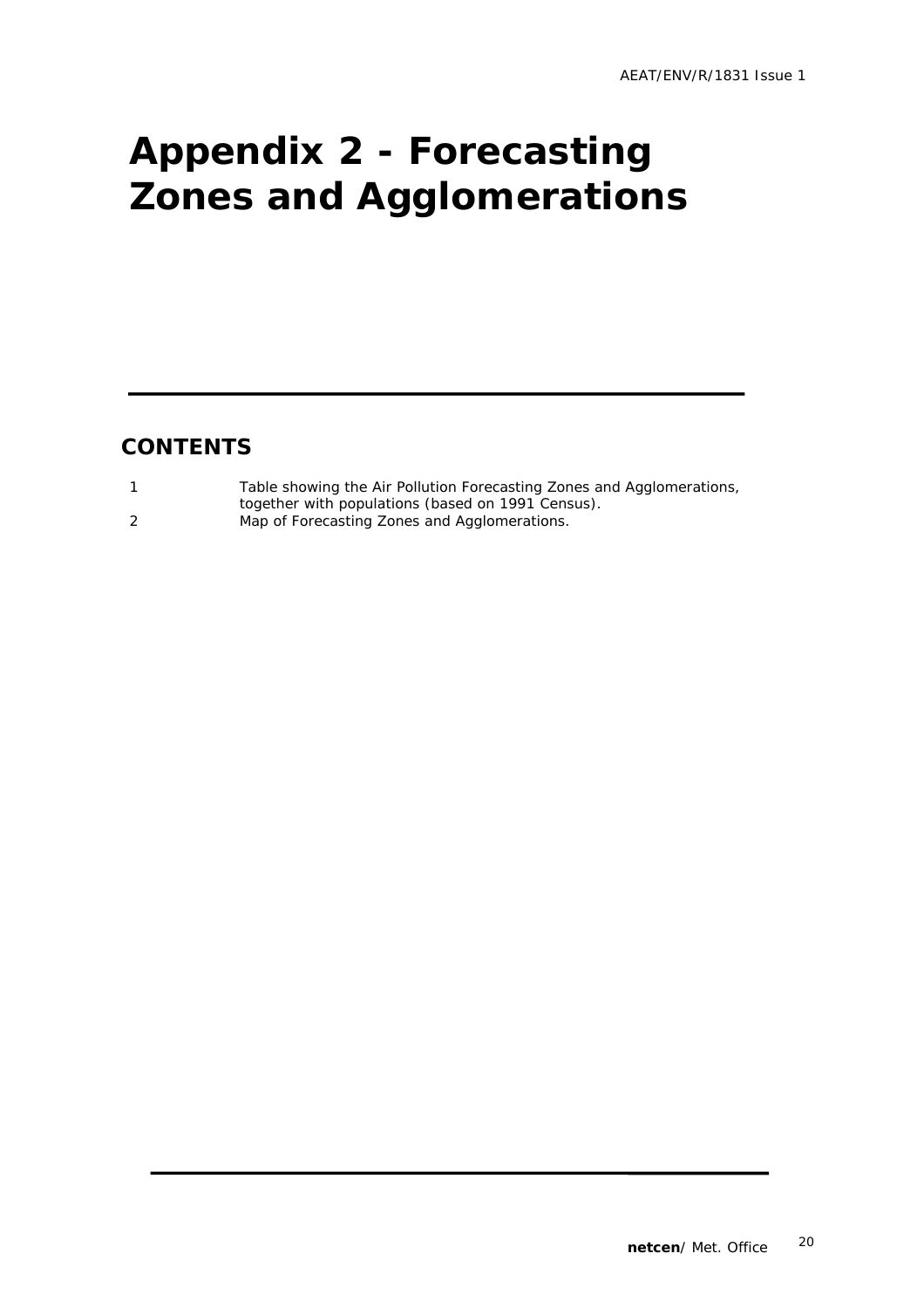#### **Forecasting Zones**

| Zone                             | <b>Population</b> |
|----------------------------------|-------------------|
|                                  |                   |
|                                  |                   |
| <b>East Midlands</b>             | 2923045           |
| <b>Eastern</b>                   | 4788766           |
| <b>Greater London</b>            | 7650944           |
| <b>North East</b>                | 1287979           |
| <b>North West and Merseyside</b> | 2823559           |
| <b>South East</b>                | 3702634           |
| <b>South West</b>                | 3728319           |
| <b>West Midlands</b>             | 2154783           |
| <b>Yorkshire and Humberside</b>  | 2446545           |
|                                  |                   |
| <b>South Wales</b>               | 1544120           |
| <b>North Wales</b>               | 582488            |
|                                  |                   |
| <b>Central Scotland</b>          | 1628460           |
| <b>Highland</b>                  | 364639            |
| <b>North East Scotland</b>       | 933485            |
| <b>Scottish Borders</b>          | 246659            |
|                                  |                   |
| <b>Northern Ireland</b>          | 1101868           |

#### **Forecasting Agglomerations**

| Agglomeration                        | <b>Population</b> |
|--------------------------------------|-------------------|
|                                      |                   |
| Brighton/Worthing/Littlehampton      | 437592            |
| <b>Bristol Urban Area</b>            | 522784            |
| <b>Greater Manchester Urban Area</b> | 2277330           |
| Leicester                            | 416601            |
| Liverpool Urban Area                 | 837998            |
| <b>Nottingham Urban Area</b>         | 613726            |
| <b>Portsmouth</b>                    | 409341            |
| <b>Sheffield Urban Area</b>          | 633362            |
| <b>Tyneside</b>                      | 885981            |
| West Midlands Urban Area             | 2296180           |
| West Yorkshire Urban Area            | 1445981           |
|                                      |                   |
| Cardiff                              | 306904            |
| Swansea/Neath/Port Talbot            | 272456            |
|                                      |                   |
| <b>Edinburgh Urban Area</b>          | 416232            |
| <b>Glasgow Urban Area</b>            | 1315544           |
|                                      |                   |
| <b>Belfast</b>                       | 475987            |